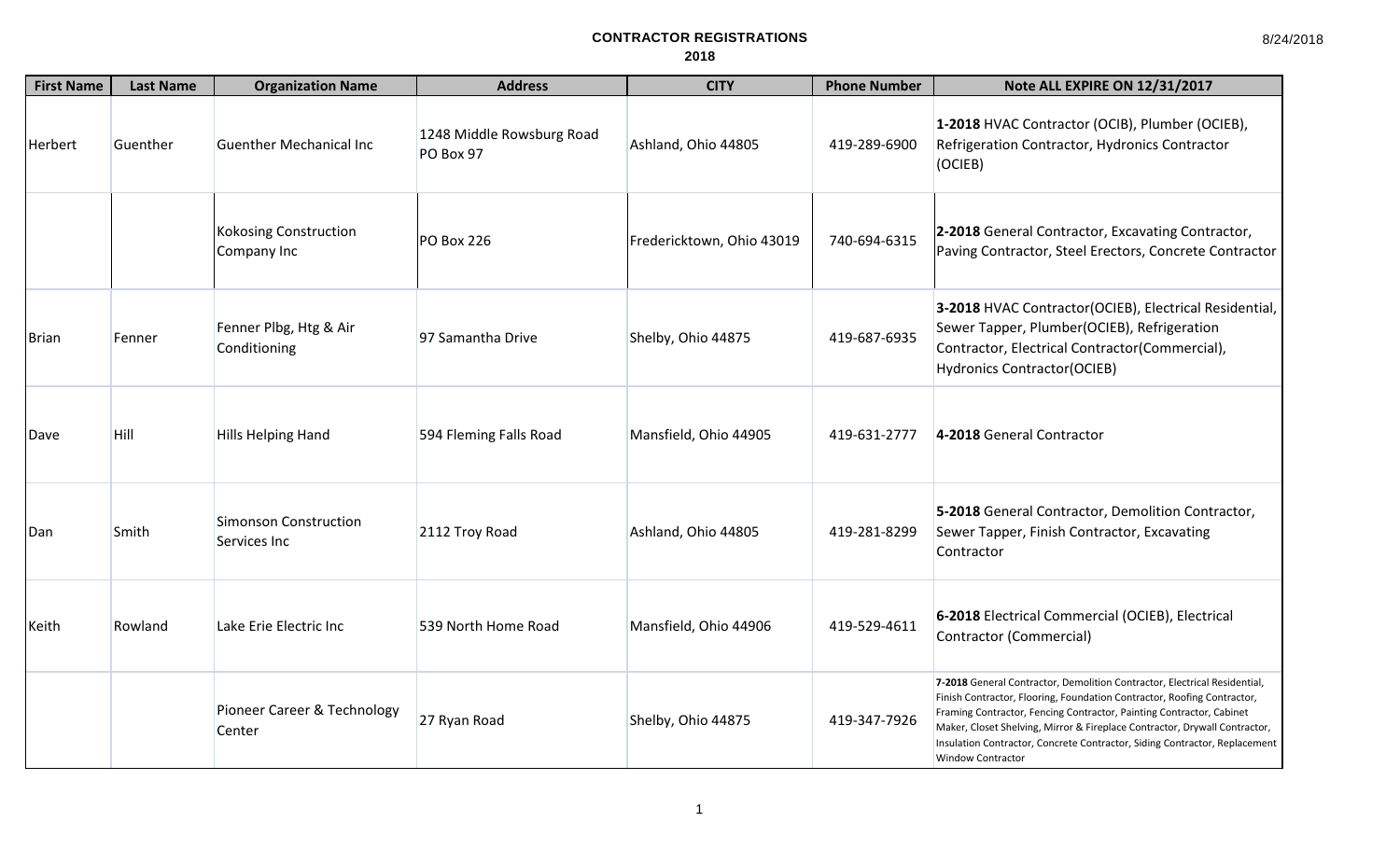| Patrick | Shira         | Shira Sons Painting Co LLC  | 21 Myers Avenue          | Shelby, Ohio 44875         | 614-404-0104 | 8-2018 Painting Contractor                                                                                                                                                                                                                               |
|---------|---------------|-----------------------------|--------------------------|----------------------------|--------------|----------------------------------------------------------------------------------------------------------------------------------------------------------------------------------------------------------------------------------------------------------|
| Timothy | Vaughn        | Vaughn Industries LLC       | 1201 East Findlay Street | Carey, Ohio 43316          | 419-396-3900 | 9-2018 HVAC Contractor(OCIEB), Electrical Residential,<br>Plumber (OCIEB), Fire Protection Contractor (Fire Marshal),<br>Electrical Commercial (OCIEB), Refrigeration Contractor,<br>Electrical Contractor (Commercial), Hydronics Contractor<br>(OCIEB) |
| Jeffrey | Reep          | Ashland Comfort Control Inc | 805 East Main Street     | Ashland, Ohio 44805        | 419-281-0144 | 10-2018 HVAC Contractor (OCIEB), Plumber (OCIEB),<br><b>Hydronics Contractor (OCIEB)</b>                                                                                                                                                                 |
|         |               | Jamison Well Drilling Inc   | 258 Central Avenue       | Mansfield, Ohio 44905      | 419-524-8560 | 11-2018 General Contractor                                                                                                                                                                                                                               |
|         |               | Sarver Paving Co            | <b>PO Box 310</b>        | Ashland, Ohio 44805        | 419-289-7746 | 12-2018 General Contractor, Paving Contractor                                                                                                                                                                                                            |
| Ary     | Van Harlingen | Shaw & Ott Medical          | 270 Lexington Avenue     | Mansfield, Ohio 44907      | 419-524-4388 | 13-2018 General Contractor                                                                                                                                                                                                                               |
|         |               | <b>Water Watts Inc</b>      | 9059 South Carr Road     | Fredericksburg, Ohio 44627 | 330-695-3601 | 14-2018 HVAC Contractor (OCIEB), Electrical<br>Residential, Plumber (OCIEB)                                                                                                                                                                              |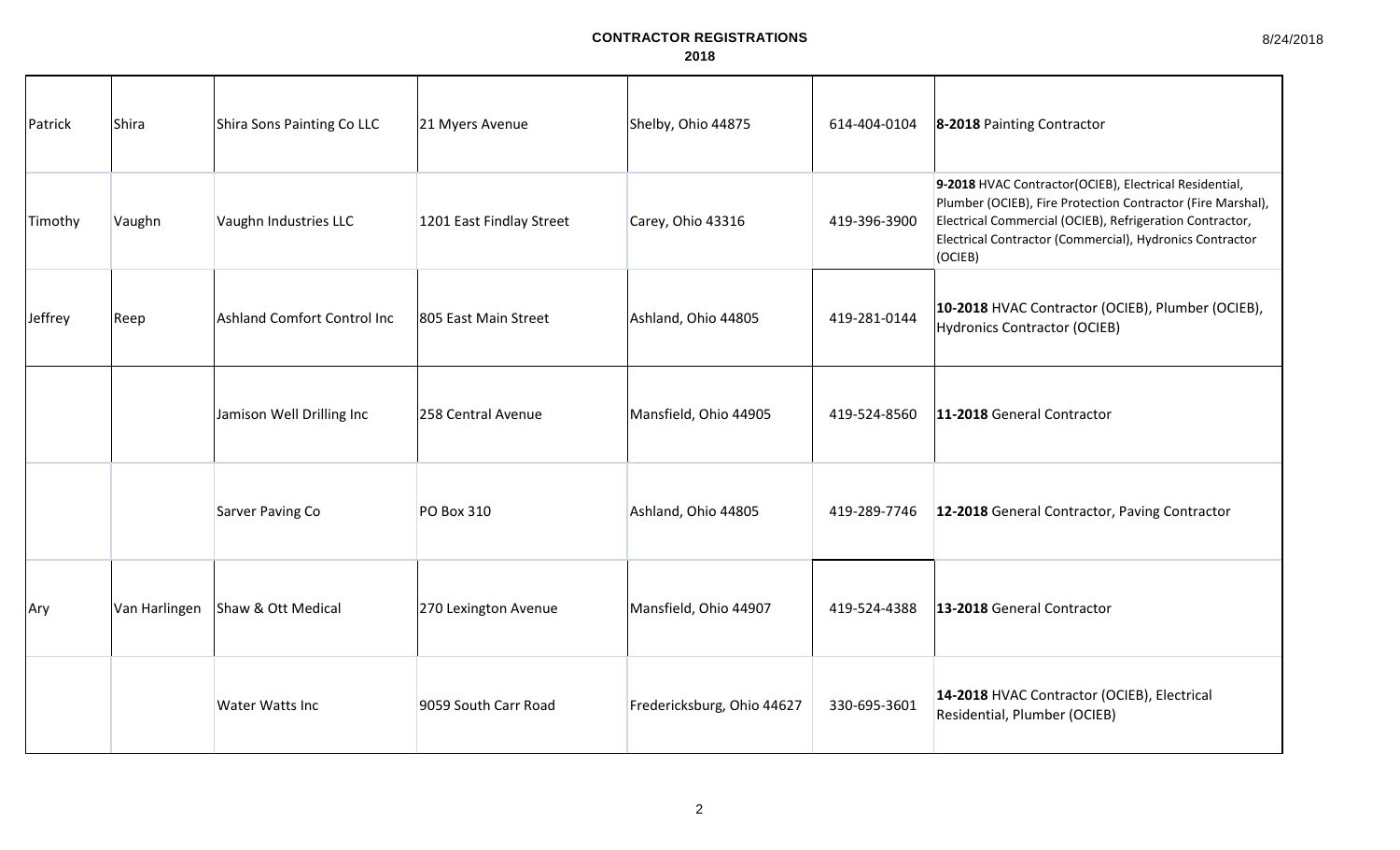8/24/2018

| Kim   | <b>Kiess</b> | Kiess Electric Inc                                        | 1765 East Mansfield Street | Bucyrus, Ohio 44820       | 419-562-0756 | 15-2018 Electrical Residential, Fire Protection<br>Contractor (Fire Marshal), Electrical Commercial<br>(OCIEB), Electrical Contractor (Commercial)             |
|-------|--------------|-----------------------------------------------------------|----------------------------|---------------------------|--------------|----------------------------------------------------------------------------------------------------------------------------------------------------------------|
| Steve | Thomas       | Steve Thomas Builders                                     | 1605 Painter Road          | Fredericktown, Ohio 43019 | 419-886-3238 | 16-2018 General Contractor                                                                                                                                     |
| J.N.  | Jimenez      | American Steel Carports Inc                               | 457 North Broadway Street  | Joshua, Texas 76058       | 866-730-9865 | 17-2018 General Contractor                                                                                                                                     |
| Gary  | Eberts       | E & B Sales & Service Inc<br>dba Eberts Heating & Cooling | 896 Ashland Road           | Mansfield, Ohio 44905     | 419-589-2000 | 18-2018 HVAC Contractor (OCIEB), Plumber (OCIEB),<br><b>Electrical Commercial (OCIEB)</b>                                                                      |
|       |              | Kelstin Inc                                               | 183 South Gamble Street    | Shelby, Ohio 44875        | 419-342-5520 | 19-2018 General Contractor, Demolition Contractor,<br>Sewer Tapper, Finish Contractor, Foundation<br>Contractor, Excavating Contractor, Concrete<br>Contractor |
|       |              | <b>Black Diamond Renovations</b><br><b>LLC</b>            | 2760 Lexington Avenue      | Mansfield, Ohio 44904     | 567-560-3413 | 20-2018 General Contractor, Roofing Contractor                                                                                                                 |
|       |              | <b>Buckeye Excavating &amp;</b><br>Construction Inc       | 191 S R 61 East            | Norwalk, Ohio 44857       | 419-663-3113 | 21-2018 General Contractor, Excavating Contractor                                                                                                              |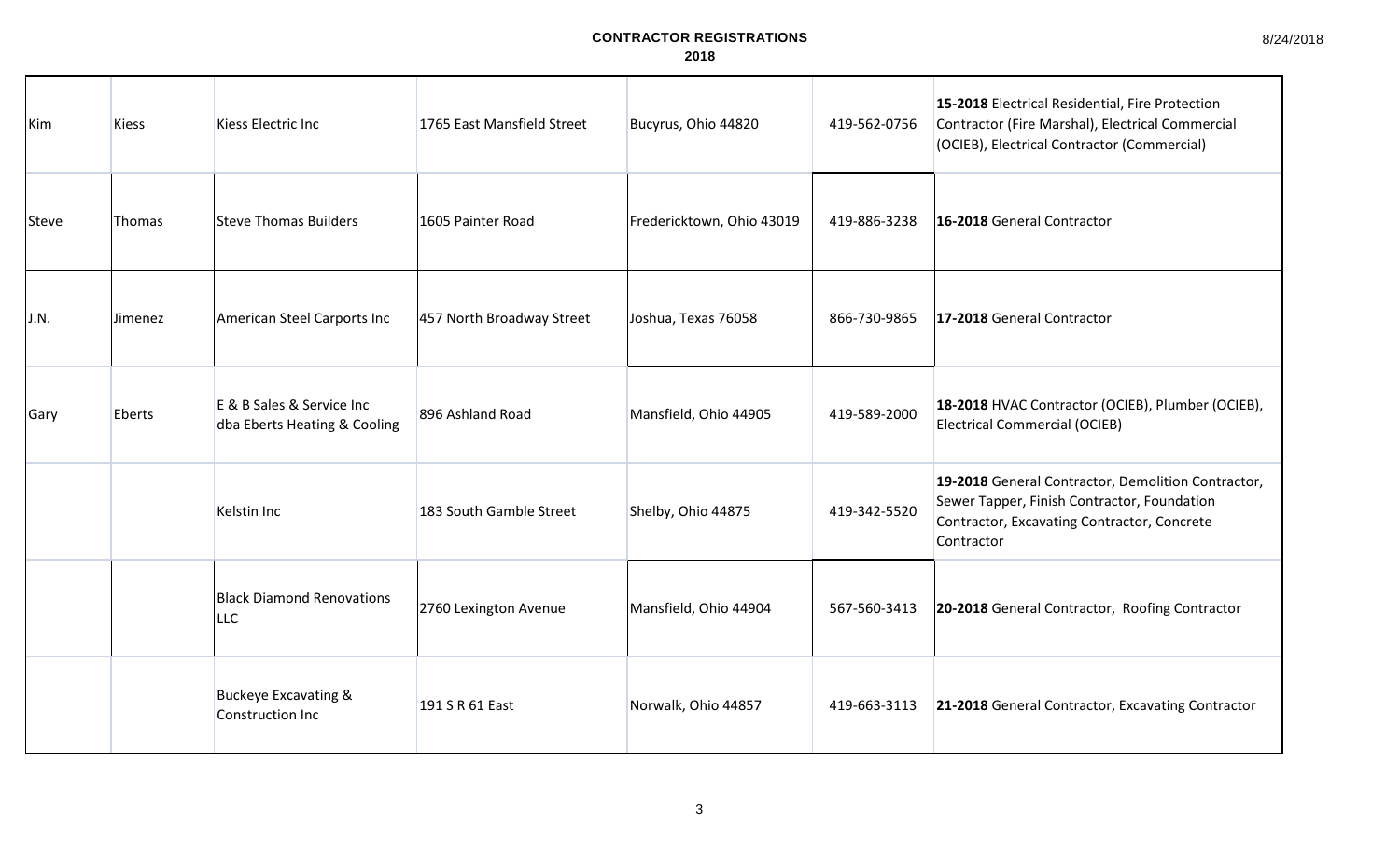|        |                | Oakstone Landscape LLC                                    | <b>PO Box 348</b>                        | Crestline, Ohio 44827     | 419-462-5897 | 22-2018 Landscape Including Arborist and Tree<br>Trimmer, Sign Erector                                                                          |
|--------|----------------|-----------------------------------------------------------|------------------------------------------|---------------------------|--------------|-------------------------------------------------------------------------------------------------------------------------------------------------|
| Joseph | Shrock         | <b>Shrock Premier Custom</b><br>Construction LLC          | 234 West Main Street                     | Loudonville, Ohio 44842   | 419-994-0004 | 23-2018 General Contractor                                                                                                                      |
| David  | Swindell       | <b>WXZ Construction LLC</b>                               | 22720 Fairview Center Drive<br>Suite 150 | Fairview Park, Ohio 44126 | 440-801-1690 | 24-2018 General Contractor                                                                                                                      |
| August | Maver III      | August J Maver III Const                                  | 29 Fourth Street                         | Shelby, Ohio 44875        | 419-342-5342 | 25-2018 General Contractor, Roofing Contractor,<br>Drywall Contractor, Concrete Contractor, Siding<br>Contractor, Replacement Window Contractor |
|        |                | Kahls Electric Inc                                        | 2740 Lexington Avenue                    | Mansfield, Ohio 44904     | 419-884-2277 | 26-2018 Electrical Commercial (OCIEB)                                                                                                           |
| John   | Weaver         | <b>Sutters Home Decorating</b>                            | 72 West Main Street                      | Shelby, Ohio 44875        | 419-342-6941 | <b>27-2018 Flooring</b>                                                                                                                         |
| Steve  | <b>Mullins</b> | Complete Comfort Systems Inc   11301 Upper Gilchrist Road |                                          | Mt. Vernon, Ohio 43050    | 740-392-2505 | 28-2018 HVAC Contractor (OCIEB)                                                                                                                 |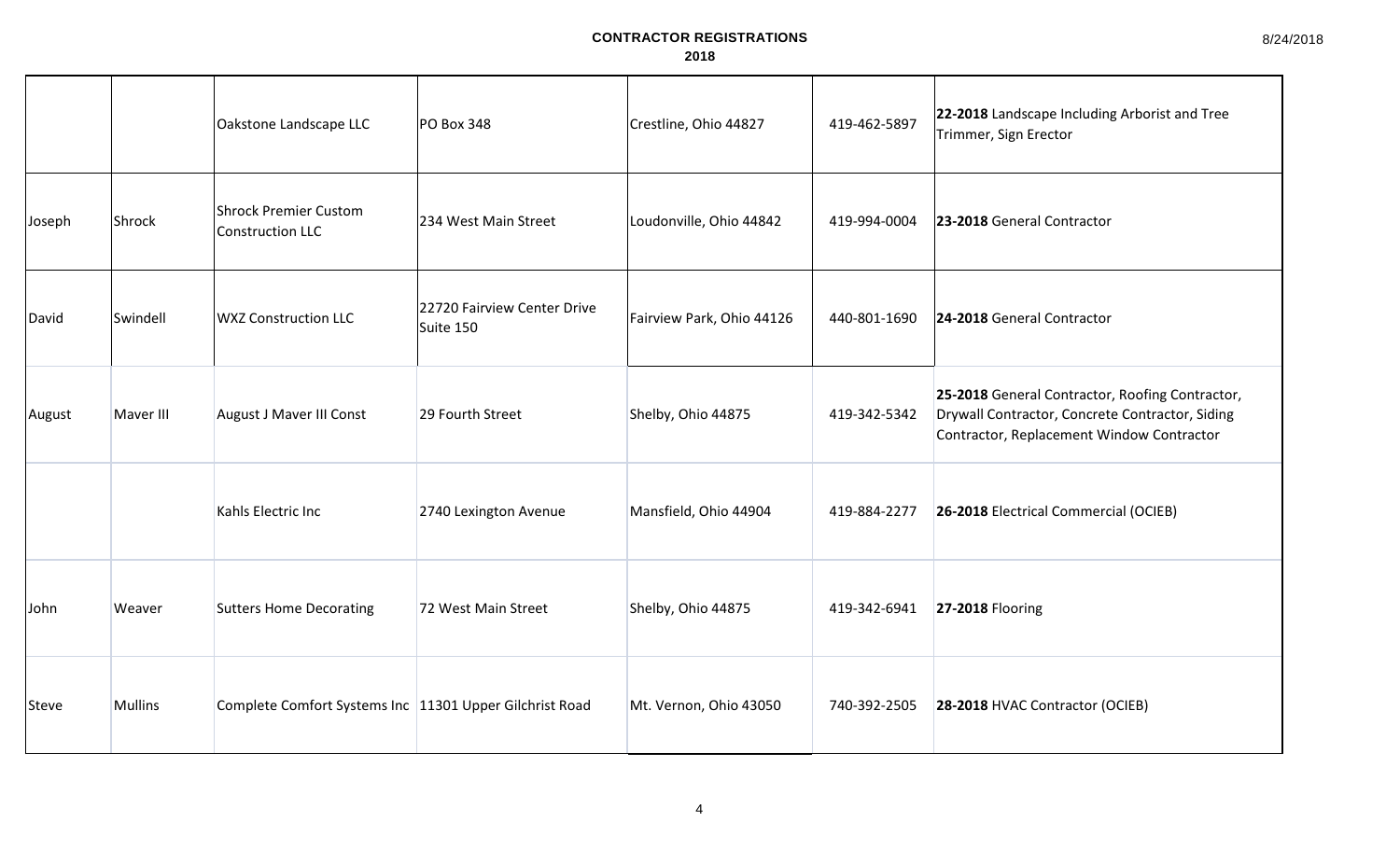| Stephen | Comunale       | S.A. Comunale Co Inc                                  | 2900 Newpark Drive                    | Barberton, Ohio 44203 | 330-706-3040 | 29-2018 Fire Protection Contractor (Fire Marshal)                                                                                                                                                                                                                                                                                                                                     |
|---------|----------------|-------------------------------------------------------|---------------------------------------|-----------------------|--------------|---------------------------------------------------------------------------------------------------------------------------------------------------------------------------------------------------------------------------------------------------------------------------------------------------------------------------------------------------------------------------------------|
| Larry   | Saunders       | <b>Saunders Renovations</b>                           | 6105 Windfall Road                    | Galion, Ohio 44833    | 419-462-5436 | 30-2018 General Contractor                                                                                                                                                                                                                                                                                                                                                            |
| Charles | Roub Jr        | Charlies Home Improvement                             | 24 West Main Street                   | Shelby, Ohio 44875    | 419-545-3740 | 31-2018 General Contractor, Demolition Contractor, Finish Contractor,<br>Flooring, Foundation Contractor, Roofing Contractor, Framing Contractor,<br>Excavating Contractor, Fencing Contractor, Cabinet Maker, Closet Shelving,<br>Mirror & Fireplace Contractor, Drywall Contractor, Insulation Contractor,<br>Concrete Contractor, Siding Contractor, Replacement Window Contractor |
| Alan    | <b>Babcock</b> | <b>Babcock Excavating LLC</b>                         | 3908 West Street<br><b>PO Box 184</b> | New Haven, Ohio 44850 | 567-224-0467 | 32-2018 Demolition Contractor, Waterproofing<br>Contractor, Sewer Tapper, Foundation Contractor,<br><b>Excavating Contractor, Concrete Contractor</b>                                                                                                                                                                                                                                 |
|         |                | Metzger-Gleisinger Mechanical<br>Inc<br>dba MG Energy | 100 West Sixth Street                 | Mansfield, Ohio 44902 | 419-522-2700 | 33-2018 HVAC Contractor (OCIEB), Plumber (OCIEB),<br><b>Hydronics Contractor (OCIEB)</b>                                                                                                                                                                                                                                                                                              |
| Pam     | Blanton        | <b>Action Drain &amp; Septic</b>                      | <b>PO Box 904</b>                     | Mansfield, Ohio 44901 | 419-774-0323 | 34-2018 Demolition Contractor, Sewer Tapper,<br><b>Excavating Contractor</b>                                                                                                                                                                                                                                                                                                          |
| Dennis  | Riggans        | Air Solutions of Ohio Inc                             | 175 Illinois Avenue South             | Mansfield, Ohio 44905 | 419-589-3600 | 35-2018 HVAC Contractor (OCIEB), Plumber (OCIEB),<br><b>Refrigeration Contractor</b>                                                                                                                                                                                                                                                                                                  |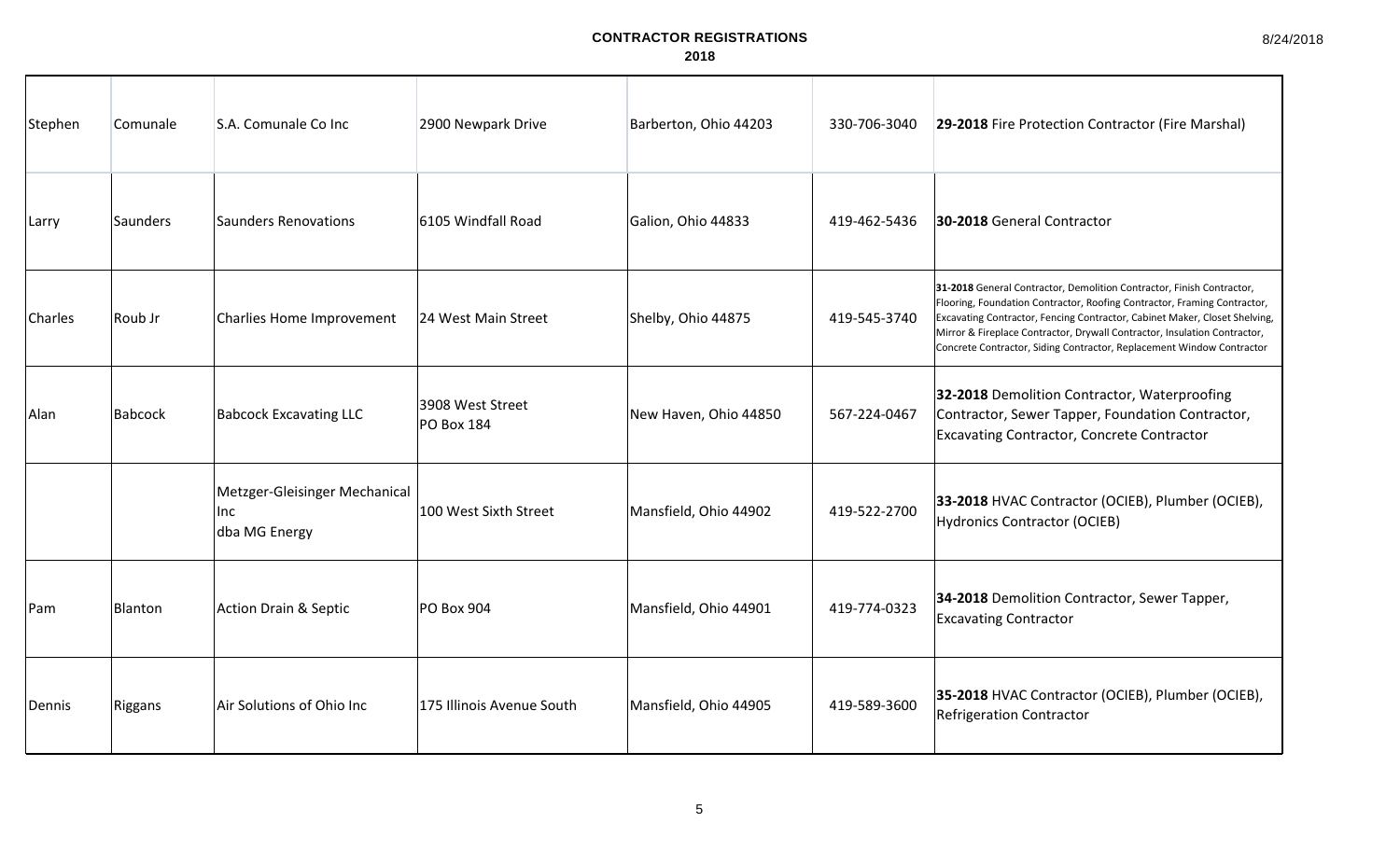| Steve      | Brown Sr | B & B Drain Service                          | PO Box 391                               | Mansfield, Ohio 44901 | 419-524-1992 | 36-2018 Demolition Contractor, Sewer Tapper,<br><b>Excavating Contractor</b> |
|------------|----------|----------------------------------------------|------------------------------------------|-----------------------|--------------|------------------------------------------------------------------------------|
|            |          | B-Dry Basement Waterproofing 3053 Touby Road |                                          | Mansfield, Ohio 44903 | 419-756-5368 | 37-2018 Waterproofing Contractor                                             |
|            |          | Hunts Fence Inc                              | 1402 Campbell Road                       | Marion, Ohio 43302    | 740-382-0929 | 38-2018 Fencing Contractor                                                   |
|            |          | M. Smith Roofing Ltd                         | 184 Broadway Street<br><b>PO Box 149</b> | Shelby, Ohio 44875    | 419-347-9589 | 39-2018 Roofing Contractor                                                   |
| Shannon    | Stamper  | Stamper Concrete Service Inc                 | 1227 Harding Way East                    | Galion, Ohio 44833    | 419-462-7500 | 40-2018 Foundation Contractor, Concrete Contractor                           |
| <b>Jim</b> | Yetzer   | Yetzer Electric & Plumbing                   | 50 Grove Avenue                          | Shelby, Ohio 44875    | 419-347-2118 | 41-2018 Electrical Residential, Plumber                                      |
| Sam & Tim  | Coleman  | Coleman Asphalt Co Inc                       | 111 Mickey Road                          | Shelby, Ohio 44875    | 419-347-8563 | 42-2018 Paving Contractor                                                    |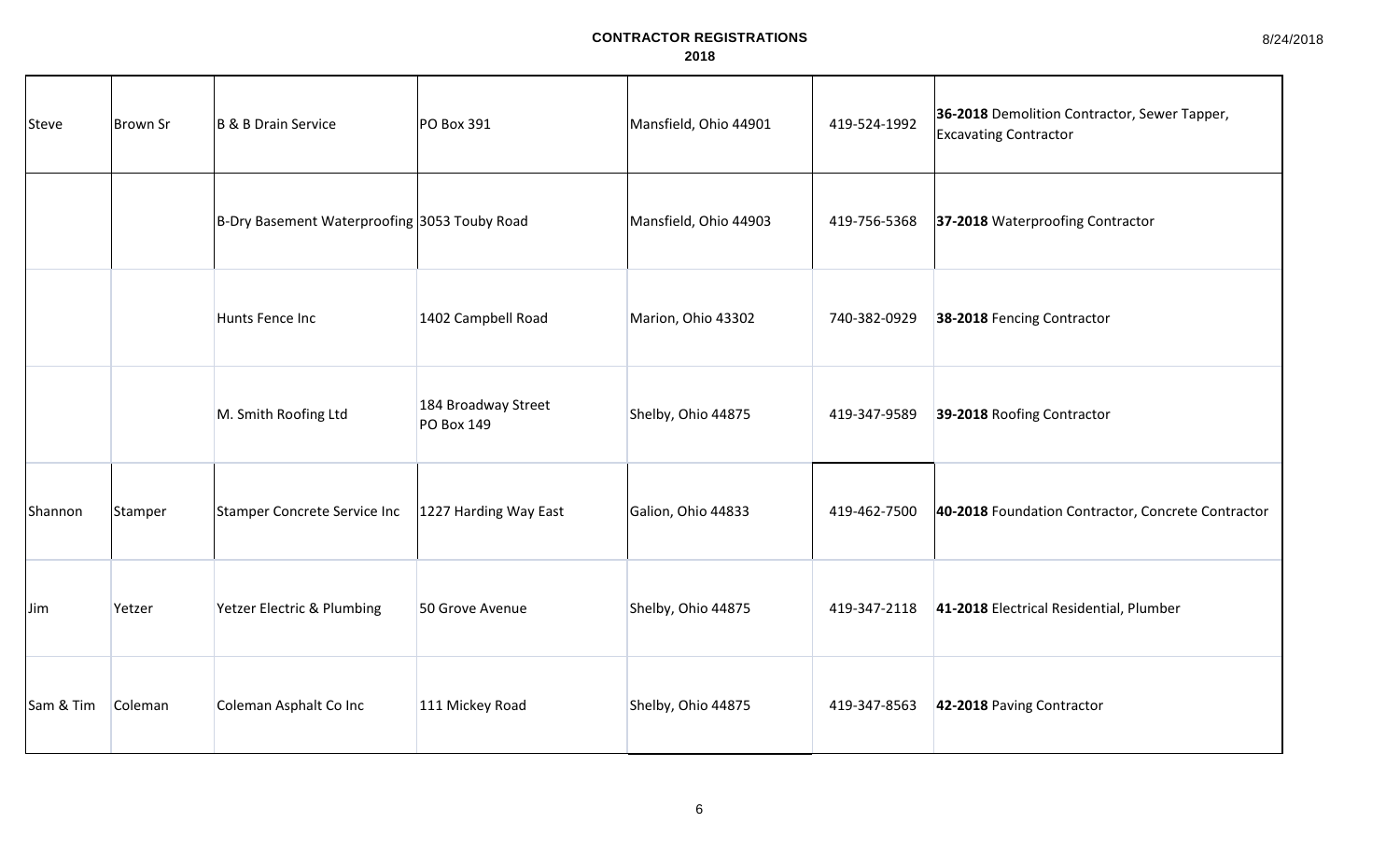| James   | Pritchard        | Pritchard Plbg & Htg                    | 24 Junction Street           | Mansfield, Ohio 44902 | 419-756-0708 | 43-2018 Plumber (OCIEB)                                                                                                           |
|---------|------------------|-----------------------------------------|------------------------------|-----------------------|--------------|-----------------------------------------------------------------------------------------------------------------------------------|
|         |                  | Thomas and Son Electric LLC             | 4215 Beam Road               | Crestline, Ohio 44827 | 419-989-5188 | 44-2018 Electrical Residential                                                                                                    |
| Amanda  | Heinberger       | K & A Professional Wood<br>Services LLC | 2905 Stiving Road            | Mansfield, Ohio 44903 | 567-241-2218 | 45-2018 Landscape Including Arborist and Tree<br>Trimmer                                                                          |
| Paul    | <b>Zimmerman</b> | In Line Builders                        | 2842 Shelby Ganges Road      | Shelby, Ohio 44875    | 419-631-5952 | 46-2018 Roofing Contractor, Framing Contractor,<br>Siding Contractor                                                              |
| Michael | Reed             | Reeds Lawn Care                         | 1700 Myers Road              | Shelby, Ohio 44875    | 419-631-1885 | 47-2018 General Contractor, Landscape Including<br>Arborist and Tree Trimmer, Tree/Stump Removal                                  |
| Mike    | Walker           | <b>Walker Bros Co Inc.</b>              | 4084 St Rt 42<br>PO Box 9069 | Lexington, Ohio 44904 | 419-884-0732 | 48-2018 Sewer Tapper                                                                                                              |
|         |                  | Hunt Home Improvement Inc               | 847 North Trimble Road       | Mansfield, Ohio 44906 | 419-747-6296 | 49-2018 General Contractor, Roofing Contractor,<br>Framing Contractor, Siding Contractor, Replacement<br><b>Window Contractor</b> |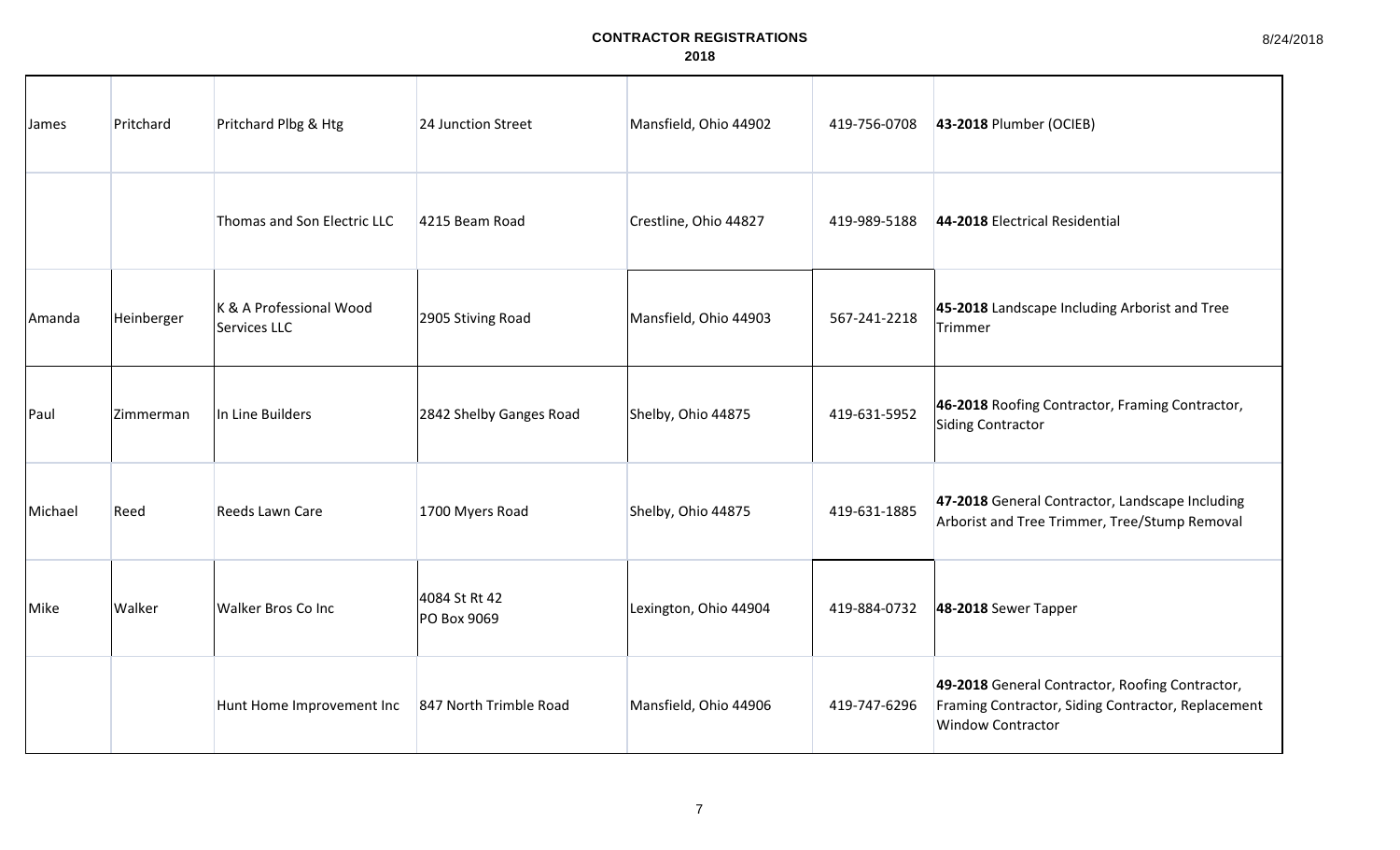8/24/2018

|         |                | Keller Bros Const Co Inc     | 5292 Settlement East Road      | Shelby, Ohio 44875        | 419-347-7967 | 50-2018 General Contractor, Framing Contractor,<br>Siding Contractor, Replacement Window Contractor                                                                                                                                                                                                                                  |
|---------|----------------|------------------------------|--------------------------------|---------------------------|--------------|--------------------------------------------------------------------------------------------------------------------------------------------------------------------------------------------------------------------------------------------------------------------------------------------------------------------------------------|
| Atlee   | Shrock         | <b>Shrock Builders</b>       | 7760 TR 95                     | Fredericktown, Ohio 43019 |              | 51-2018 General Contractor, Finish Contractor, Flooring,<br>Foundation Contractor, Roofing Contractor, Framing<br>Contractor, Fencing Contractor, Drywall Contractor,<br>Insulation Contractor, Concrete Contractor, Siding<br>Contractor                                                                                            |
| Chester | <b>Kean Sr</b> | Kean Remodeling Inc          | 2245 Lake Galion Road East     | Galion, Ohio 44833        | 419-563-4030 | 52-2018 General Contractor, Electrical Residential,<br>Plumber(OCIEB)                                                                                                                                                                                                                                                                |
|         |                | <b>IBP of Mansfield LLC</b>  | 495 South High Street Suite 50 | Columbus, Ohio 43215      | 614-221-3399 | 53-2018 Insulation Contractor                                                                                                                                                                                                                                                                                                        |
| Robert  | Kessler        | Kessler Sign Company         | 2669 National Road             | Zanesville, Ohio 43701    | 740-453-0668 | 54-2018 Sign Erector                                                                                                                                                                                                                                                                                                                 |
|         |                | Marek & Steiner Builders Inc | 617 Scott Street               | Crestline, Ohio 44827     | 419-683-6722 | 55-2018 General Contractor, Demolition Contractor, Electrical Residential,<br>Finish Contractor, Flooring, Roofing Contractor, Framing Contractor, Fencing<br>Contractor, Electrical Commercial(OCIEB), Cabinet Maker, Electrical<br>Contractor(Commercial), Drywall Contractor, Siding Contractor,<br>Replacement Window Contractor |
| Tim     | Young          | Tim Young Electric           | 3201 Wareham Road              | Shelby, Ohio 44875        | 419-512-9844 | 56-2018 Electrical Residential                                                                                                                                                                                                                                                                                                       |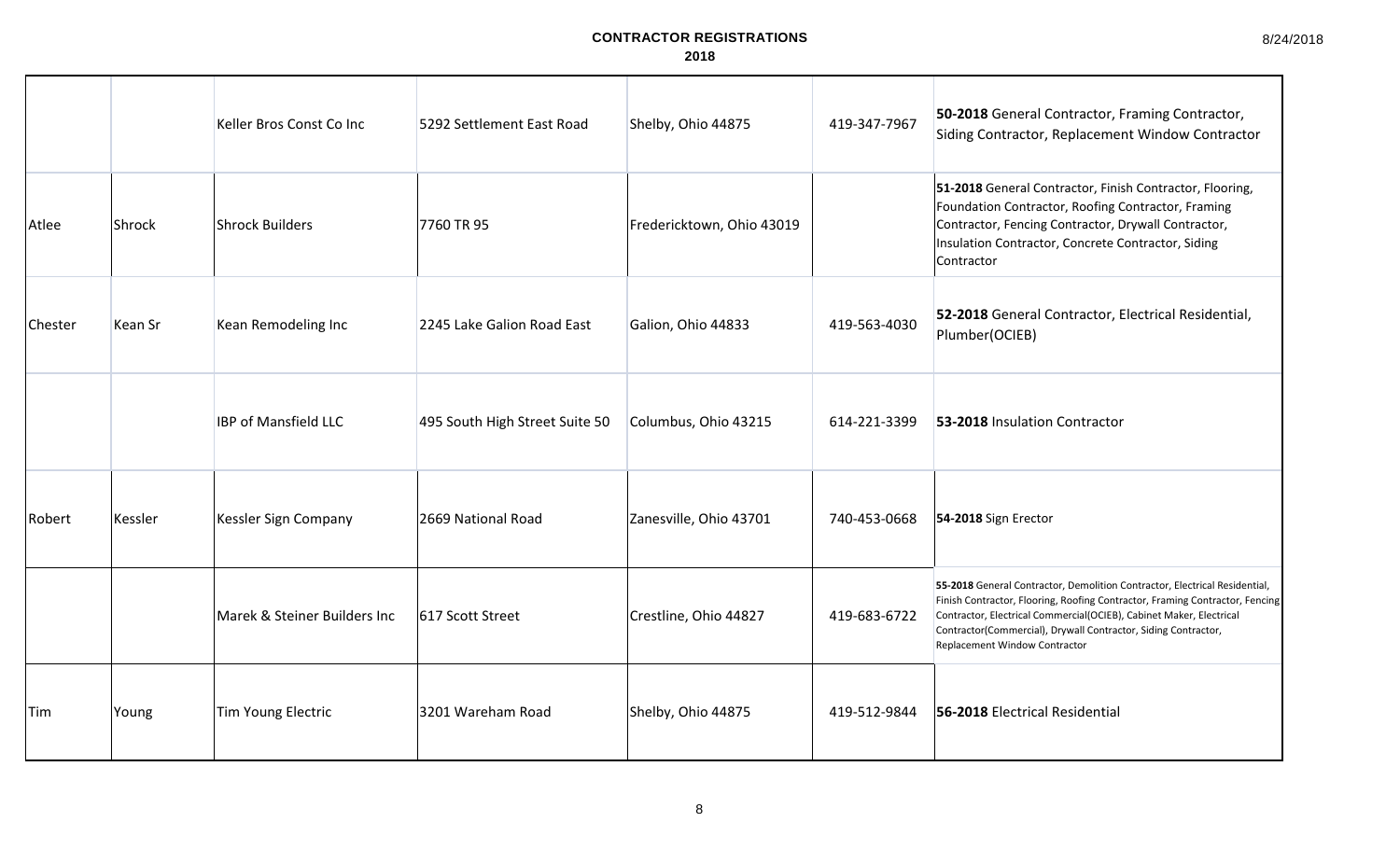| Mark   | Adams        | Adams Quality Heating &<br>Cooling | 4590 St Rt 61         | Plymouth, Ohio 44865  | 419-687-8860 | 57-2018 HVAC Contractor (OCIEB)                                                                                |
|--------|--------------|------------------------------------|-----------------------|-----------------------|--------------|----------------------------------------------------------------------------------------------------------------|
| Matt   | <b>Schag</b> | Schag Inc<br>dba Allen Cabinetry   | 132 Distl Avenue      | Mansfield, Ohio 44902 | 419-526-6505 | 58-2018 General Contractor, Finish Contractor,<br>Flooring, Painting Contractor, Cabinet Maker                 |
|        |              | <b>Brennstuhl Construction Inc</b> | 7547 Hill Road        | Butler, Ohio 44822    | 740-485-0091 | 59-2018 Excavating Contractor, Paving Contractor,<br>Concrete Contractor                                       |
| Edward | Eldridge     | Eldridge & Company                 | 4148 Park Avenue West | Mansfield, Ohio 44903 | 419-529-9922 | 60-2018 Fencing Contractor, Painting Contractor,<br>Siding Contractor, Replacement Window Contractor           |
|        |              | McKenzie Concrete Co Inc           | PO Box 774            | Shelby, Ohio 44875    | 419-347-6059 | 61-2018 Concrete Contractor                                                                                    |
| Rhett  | Dudgeon      | North Central Insulation           | 7538 St Rt 13 South   | Bellville, Ohio 44813 | 419-886-2030 | 62-2018 Closet Shelving, Mirror & Fireplace<br>Contractor, Insulation Contractor                               |
|        |              | Shakley Mechanical                 | 1081 Co Rd 601        | Ashland, Ohio 44805   | 419-281-6909 | 63-2018 HVAC Contractor (OCIEB), Plumber (OCIEB),<br>Refrigeration Contractor, Hydronics Contractor<br>(OCIEB) |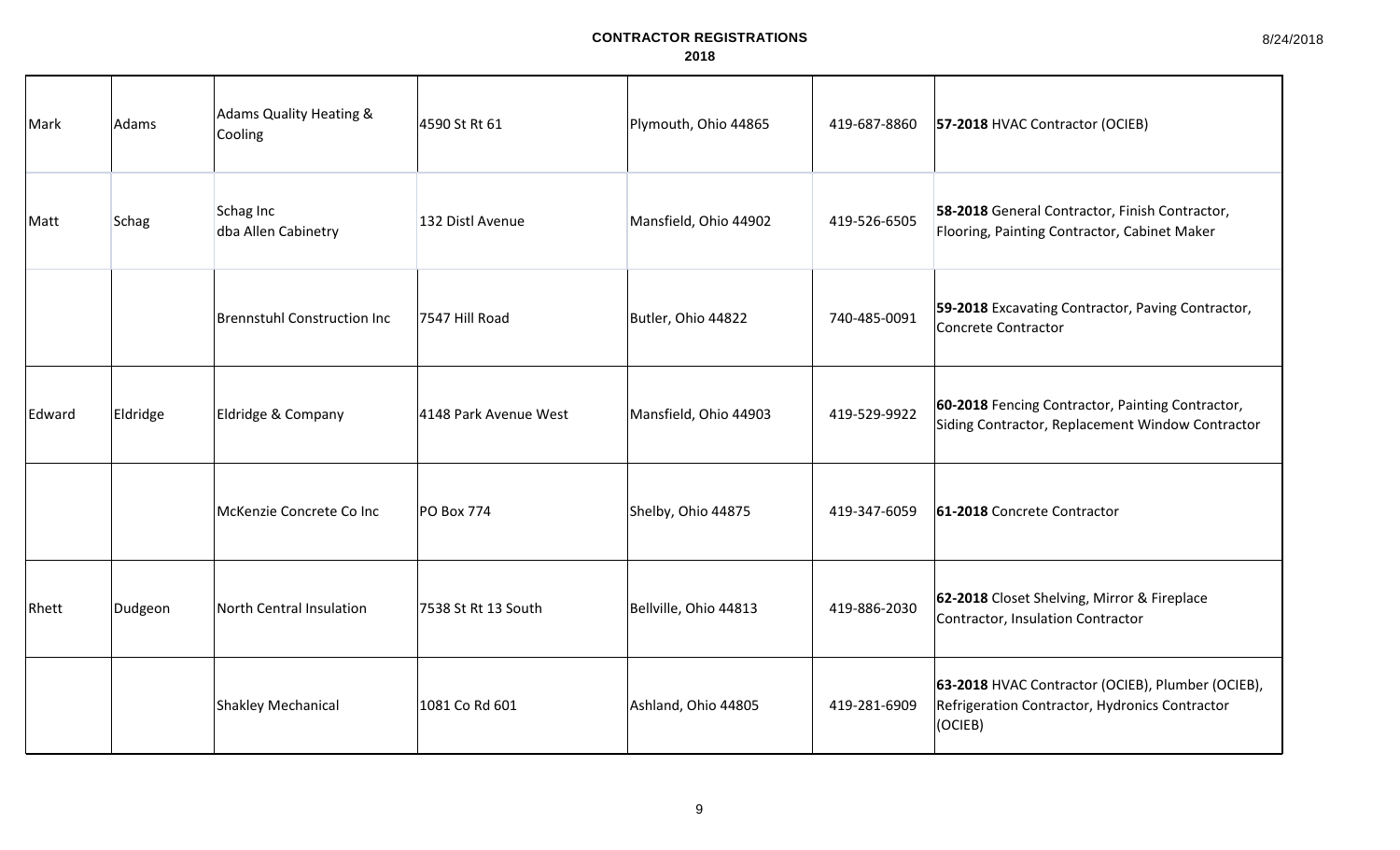|           |              | Central Ohio Plumbing Heating<br>& Cooling LLC    | 3240 Park Avenue West                       | Mansfield, Ohio 44906 | 419-571-2934 | 64-2018 HVAC Contractor (OCIEB), Plumber (OCIEB)                                                                                                          |
|-----------|--------------|---------------------------------------------------|---------------------------------------------|-----------------------|--------------|-----------------------------------------------------------------------------------------------------------------------------------------------------------|
| Frederick | Wiegand      | G.P. Wiegand Construction Inc 362 Lenox Avenue    |                                             | Mansfield, Ohio 44906 | 419-529-3106 | 65-2018 General Contractor                                                                                                                                |
| David     | Grabowsky    | <b>Standard Plumbing &amp; Heating</b><br>Company | 435 Walnut Avenue SE                        | Canton, Ohio 44702    | 330-453-9191 | 66-2018 HVAC Contractor (OCIEB), Plumber (OCIEB),<br>Fire Protection Contractor (Fire Marshal), Refrigeration<br>Contractor, Hydronics Contractor (OCIEB) |
| Mark      | <b>Bosko</b> | Alpine Electric Inc                               | 57 East 6th Street                          | Mansfield, Ohio 44902 | 419-522-6616 | 67-2018 Electrical Residential, Electrical Commericial<br>(OCIEB), Electrical Contractor (Commercial)                                                     |
| Trent     | Dawson       | <b>TWD Plumbing</b><br>dba Mr. Rooter Plumbing    | 945 North Trimble Road<br><b>PO Box 494</b> | Mansfield, Ohio 44901 | 419-589-9600 | 68-2018 Sewer Tapper, Plumber (OCIEB)                                                                                                                     |
|           |              | <b>Welfle Inc</b>                                 | <b>PO Box 581</b>                           | Norwalk, Ohio 44857   | 419-663-1121 | 69-2018 Paving Contractor                                                                                                                                 |
| John      | Carter       | Carter Electric Inc                               | 844 Edward Street<br>PO Box 711             | Galion, Ohio 44833    | 419-468-9019 | 70-2018 Electrical Commercial (OCIEB)                                                                                                                     |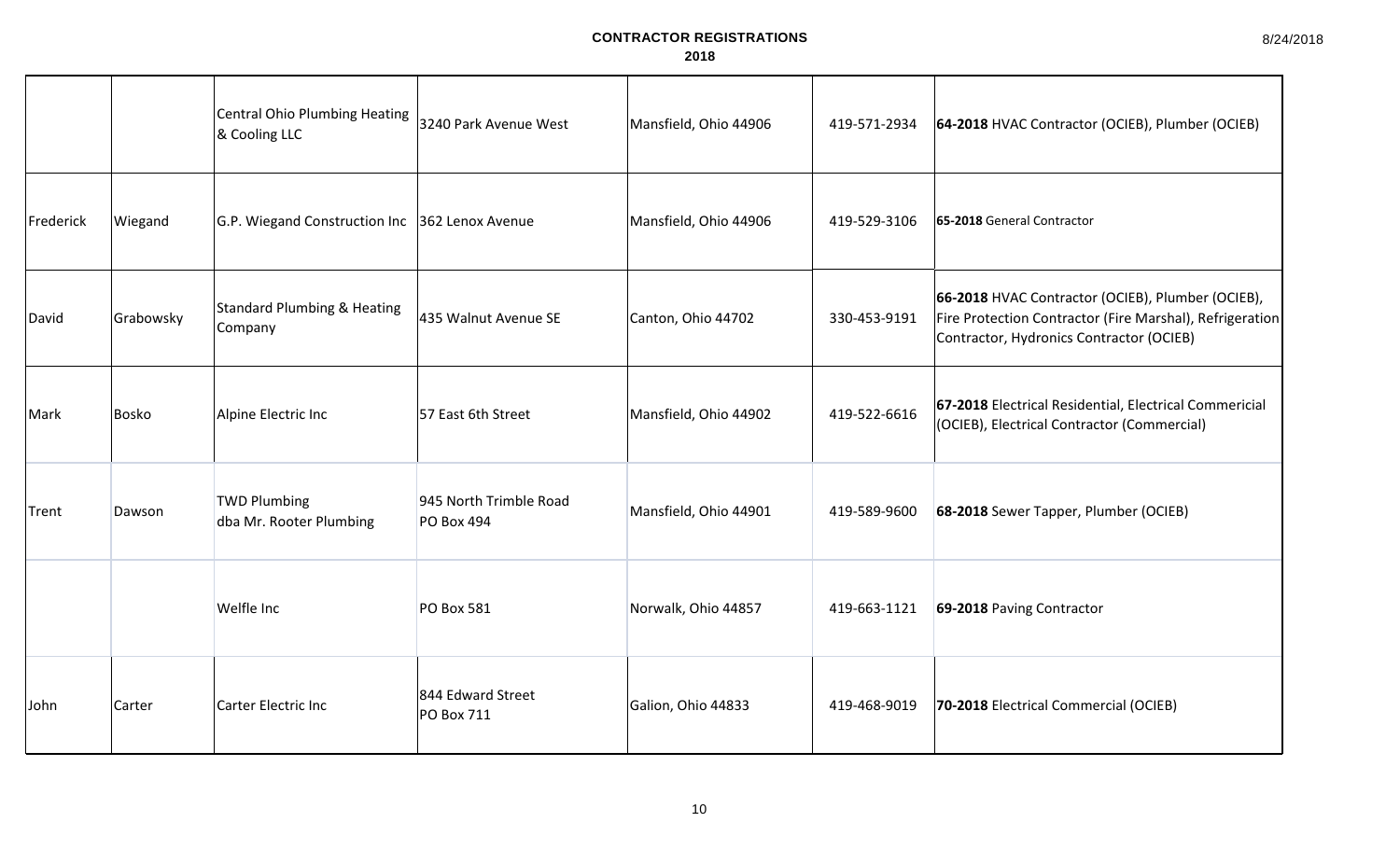| David  | <b>Dies</b> | Dies Electric Inc                                        | 643 East Tallmadge Avenue | Akron, Ohio 44310       | 330-253-9959 | 71-2018 Electrical Commercial (OCIEB)                                                                                            |
|--------|-------------|----------------------------------------------------------|---------------------------|-------------------------|--------------|----------------------------------------------------------------------------------------------------------------------------------|
|        |             | J & B Acoustical Inc                                     | 2750 Lexington Avenue     | Mansfield, Ohio 44904   | 419-884-1155 | 72-2018 Drywall Contractor                                                                                                       |
| Daniel | Miller      | JDM Structures Ltd                                       | 5840 CR 201               | Millersburg, Ohio 44654 | 330-893-3674 | 73-2018 General Contractor                                                                                                       |
| Eric   | McQueen     | McQueen Advertising Co Inc                               | 2010 Vermilion Road       | Vermilion, Ohio 44089   | 800-967-1137 | 74-2018 Sign Erector                                                                                                             |
| Allen  | Striker     | R.A.S. Heating, Cooling &<br><b>Electric Service LLC</b> | 31 West Gaylord Avenue    | Shelby, Ohio 44875      | 419-347-5448 | 75-2018 Electrical Residential                                                                                                   |
|        |             | Zara Construction Inc                                    | 3240 Park Avenue West     | Mansfield, Ohio 44906   | 419-525-3613 | 76-2018 General Contractor                                                                                                       |
| Craig  | Eshelman    | C. Eshelman Concrete                                     | 3987 George Hawk Road     | Shelby, Ohio 44875      | 419-571-9519 | 77-2018 Demolition Contractor, Waterproofing<br>Contractor, Foundation Contractor, Excavating<br>Contractor, Concrete Contractor |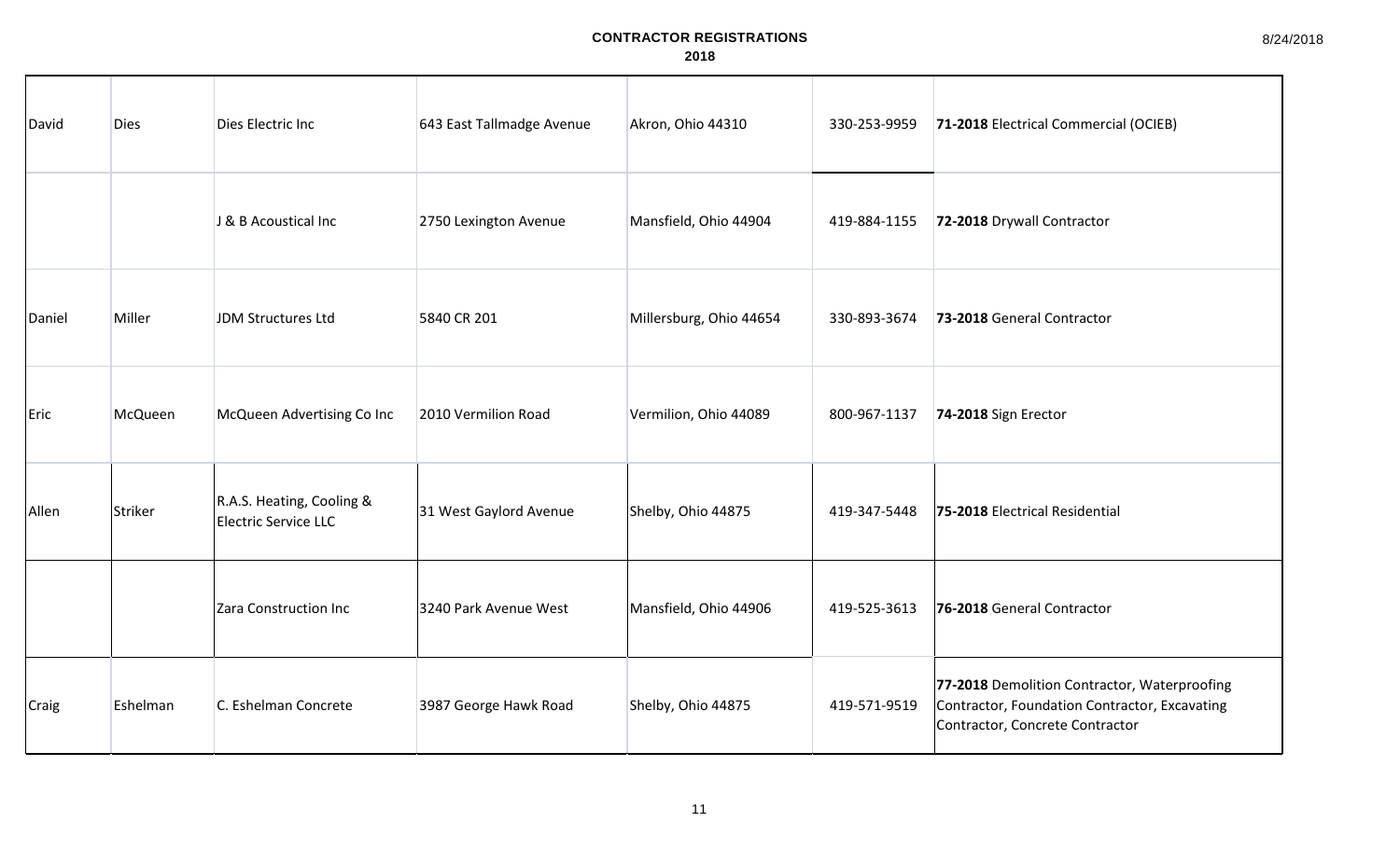| Robert          | <b>Crabbs</b> | Bob & Bob Door Co                  | 903 West Longview Avenue       | Mansfield, Ohio 44906 | 419-747-2255 | 78-2018 Framing Contractor, Replacement Window<br>Contractor                                                                                                    |
|-----------------|---------------|------------------------------------|--------------------------------|-----------------------|--------------|-----------------------------------------------------------------------------------------------------------------------------------------------------------------|
| Randy           | Fidler        | <b>Fidler Construction</b>         | 622 Baseline Road              | Shiloh, Ohio 44878    | 419-896-3019 | 79-2018 Roofing Contractor, Excavating Contractor                                                                                                               |
| Howard          | <b>Norris</b> | Norris Electric                    | 1490 Bellville Johnsville Road | Bellville, Ohio 44813 | 419-529-3481 | 80-2018 Electrical Residential, Electrical Commercial<br>(OCIEB), Electrical Contractor (Commercial)                                                            |
| Meg             | Rietschlin    | <b>Rietschlin Construction Inc</b> | 4240 Baker Road                | Crestline, Ohio 44827 | 419-347-4341 | 81-2018 General Contractor, Sewer Tapper,<br>Foundation Contractor, Fire Protection Contractor<br>(Fire Marshal), Excavating Contractor, Concrete<br>Contractor |
| Jeff            | Kisling       | <b>Riverfront Excavating LLC</b>   | 1665 Grimes Road               | Mansfield, Ohio 44903 | 419-566-8132 | 82-2018 Pool Installer                                                                                                                                          |
| <b>Terry</b>    | Au            | <b>Ace Electrical Services</b>     | 1564 Pin Oak Trail             | Mansfield, Ohio 44906 | 419-774-9400 | 83-2018 Electrical Commercial (OCIEB)                                                                                                                           |
| <b>Clifford</b> | Alt           | <b>Alt Excavating</b>              | 7126 Scott Road                | Tiro, Ohio 44887      | 419-492-2489 | 84-2018 Demolition Contractor, Sewer Tapper,<br><b>Excavating Contractor</b>                                                                                    |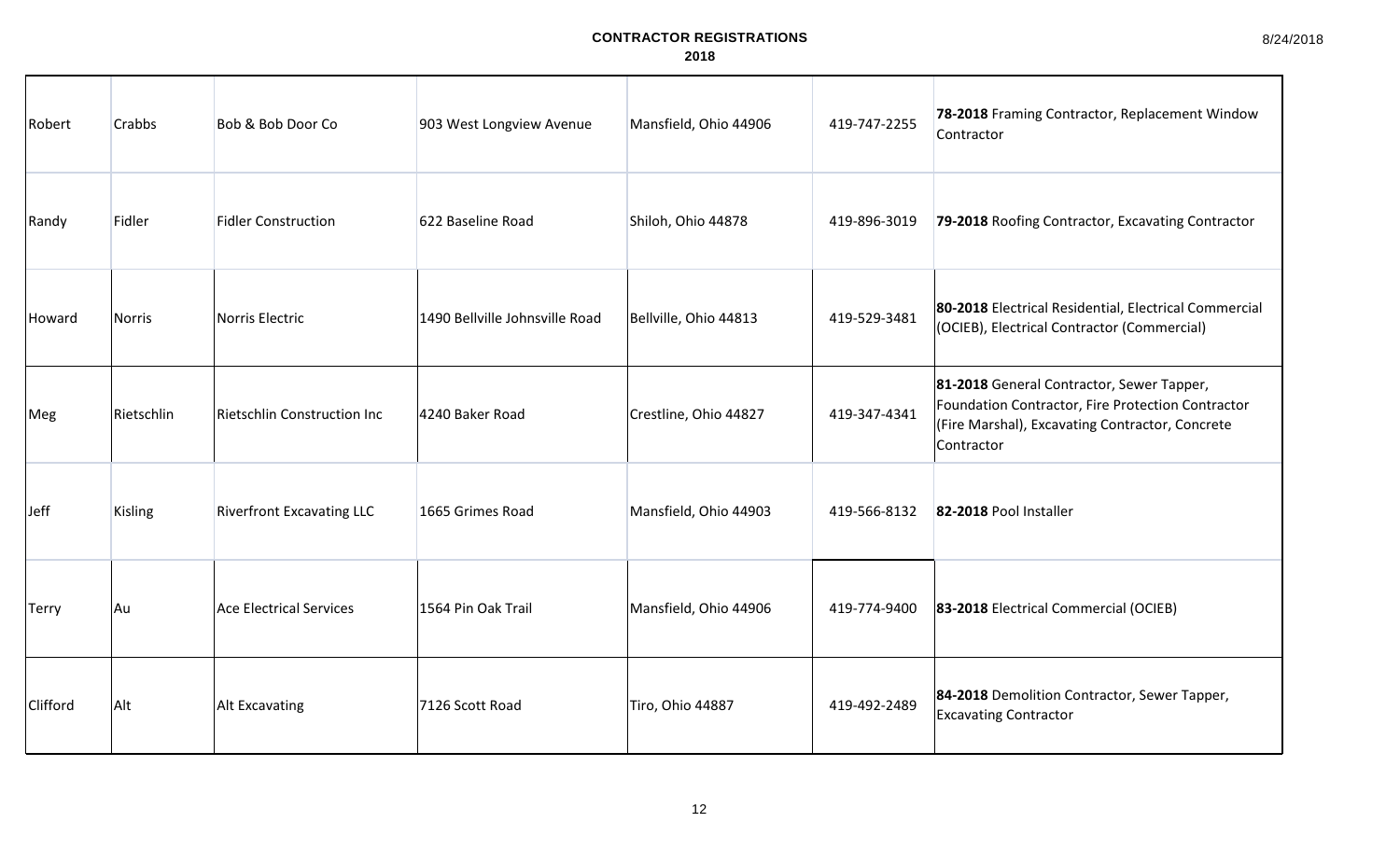| William | Brown   | <b>Central Ohio Fencing Services</b>                  | 516 Marion Avenue          | Mansfield, Ohio 44903 | 419-526-4638 | 85-2018 Fencing Contractor                                                                                                       |
|---------|---------|-------------------------------------------------------|----------------------------|-----------------------|--------------|----------------------------------------------------------------------------------------------------------------------------------|
| Chet    | Yetzer  |                                                       | 44 Terrace Park            | Shelby, Ohio 44875    | 419-347-2728 | 86-2018 Electrical Residential                                                                                                   |
| Kevin   | Kaeser  | Dirt Dawg Excavating LLC                              | PO Box 1153                | Ashland, Ohio 44805   | 419-289-0778 | 87-2018 Sewer Tapper, Excavating Contractor                                                                                      |
| Ron     | Knight  | Knights Lawn Care                                     | 45 Auburn Avenue           | Shelby, Ohio 44875    | 419-545-5063 | 88-2018 Landscape Including Arborist and Tree<br>Trimmer                                                                         |
|         |         | <b>Master Renovations Inc</b>                         | 10718 Old Lincoln Way East | Orrville, Ohio 44667  | 888-888-8221 | 89-2018 General Contractor, Demolition Contractor,<br>Sewer Tapper, Roofing Contractor, Siding Contractor,<br>Tree/Stump Removal |
| Stephen | Metzger | Metzgers Precision Electric LLC 5165 West Smiley Road |                            | Shelby, Ohio 44875    | 419-565-2955 | 90-2018 Electrical Contractor (OCIEB)                                                                                            |
| Randy   | Jackson | Oberlanders Tree & Landscape<br>Ltd                   | 1874 East Mansfield Street | Bucyrus, Ohio 44820   | 419-562-8733 | 91-2018 Landscape Including Arborist and Tree<br>Trimmer, Tree/Stump Removal                                                     |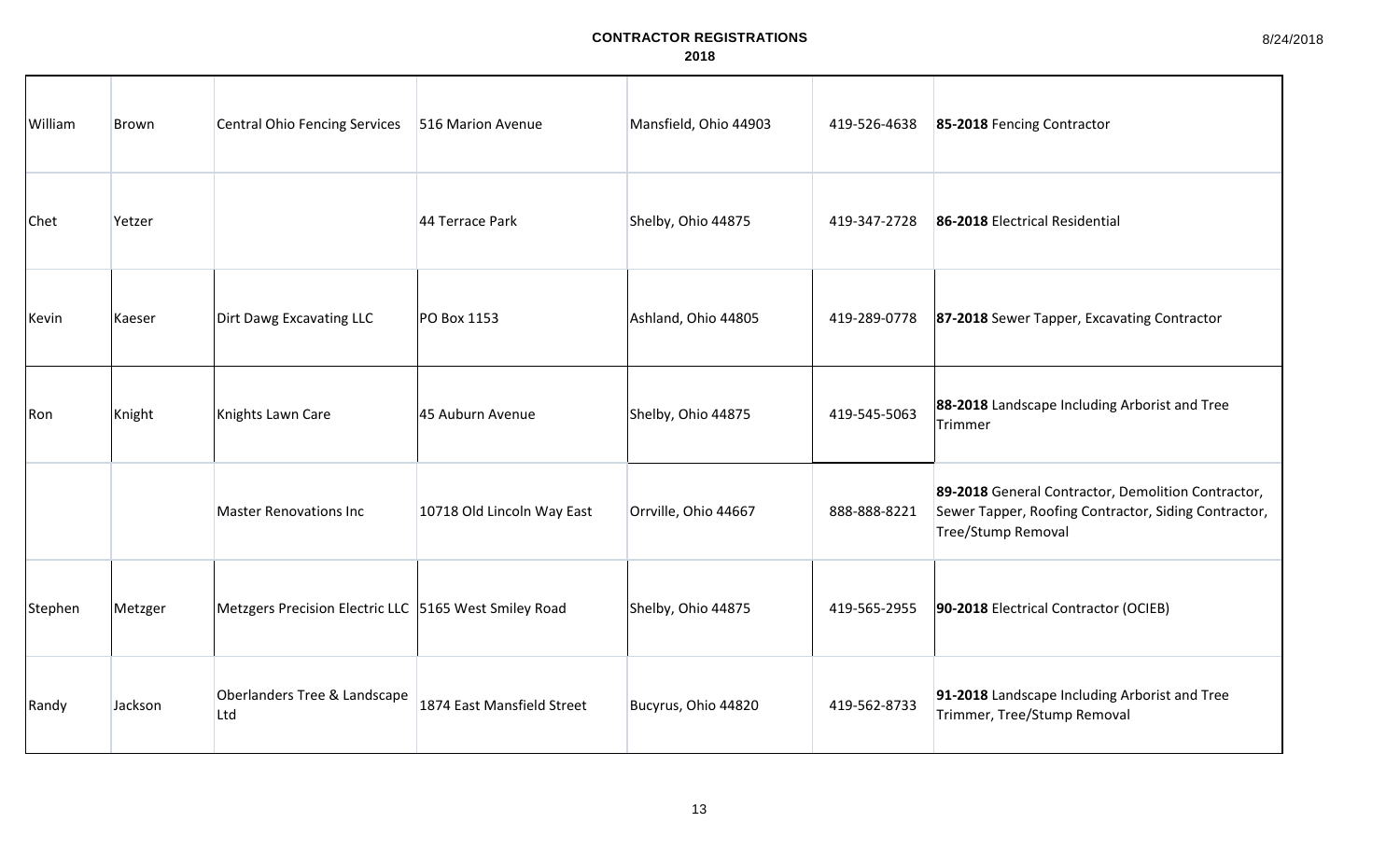| Dirk    | Roberts  | <b>RBP</b> One Inc                       | 1205 St Rt 603 West       | Shiloh, Ohio 44878    | 419-564-4891 | 92-2018 Painting Contractor                                                                                    |
|---------|----------|------------------------------------------|---------------------------|-----------------------|--------------|----------------------------------------------------------------------------------------------------------------|
| Dan     | Shuman   | Schmid Mechanical                        | 207 North Hillcrest Drive | Wooster, Ohio 44691   | 330-264-3633 | 93-2018 HVAC Contractor (OCIEB), Plumber (OCIEB),<br>Refrigeration Contractor, Hydronics Contractor<br>(OCIEB) |
| Ben     | Weiss    | Sherriff Goslin Roofing Co               | 1445 West Longview Avenue | Mansfield, Ohio 44906 | 419-529-8249 | 94-2018 Roofing Contractor                                                                                     |
| William | Shrock   | Shrock Home Improvements                 | 4626 Bowman St Rd         | Shelby, Ohio 44875    | 419-632-0238 | 95-2018 Siding Contractor, Replacement Window<br>Contractor                                                    |
| Randal  | Stephens | Stephens Backhoe                         | PO Box 187                | Willard, Ohio 44890   | 419-706-1226 | 96-2018 Foundation Contractor, Excavating<br>Contractor, Concrete Contractor                                   |
| Michael | Tridico  | <b>Tridico Sign Company</b>              | 162 North Diamond Street  | Mansfield, Ohio 44902 | 419-526-1695 | 97-2018 Sign Erector                                                                                           |
|         |          | <b>WH Midwest LLC</b><br>dba Wayne Homes | 3777 Boettler Oaks Drive  | Uniontown, Ohio 44685 | 330-896-7611 | 98-2018 General Contractor                                                                                     |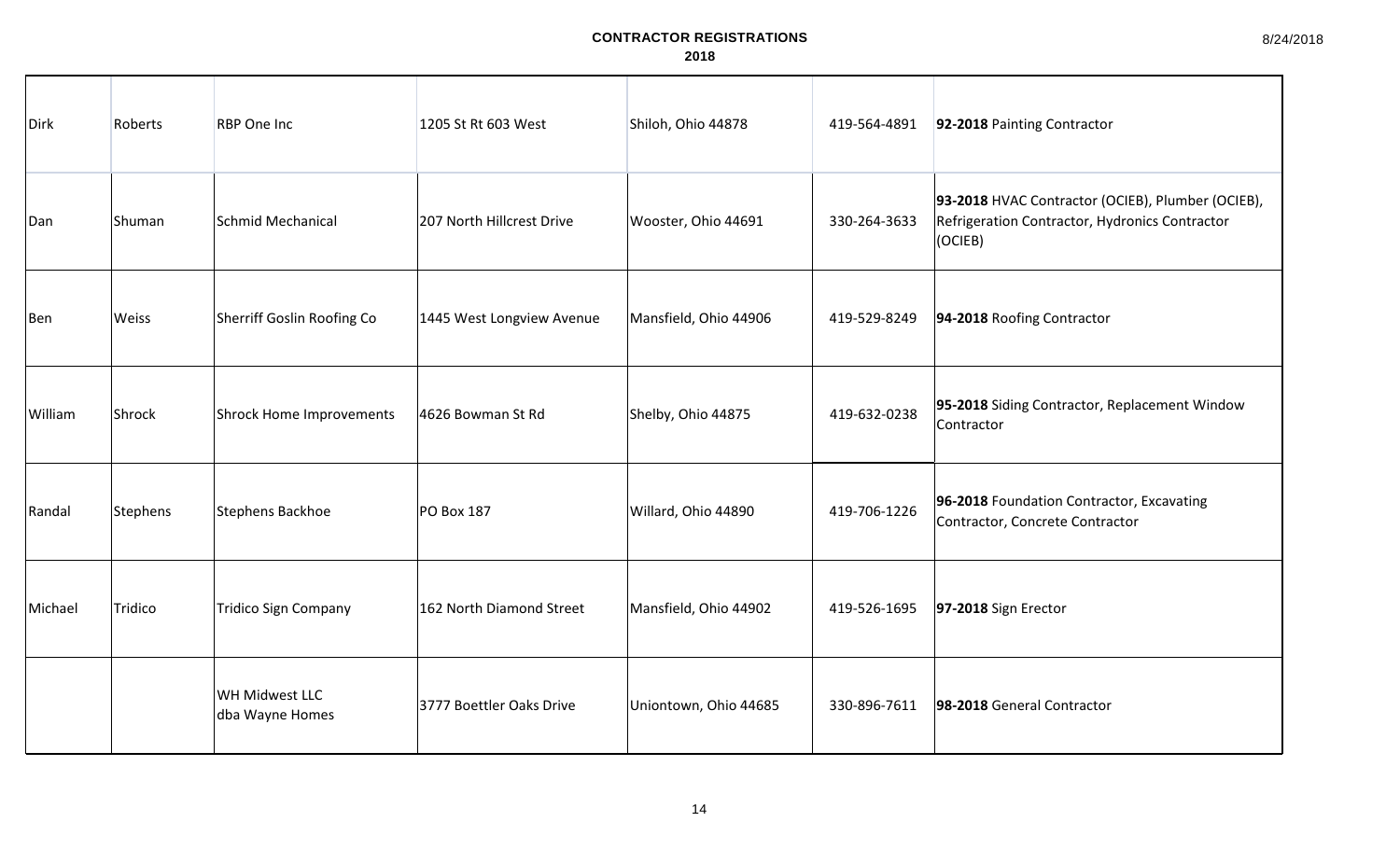| Rick | Worner       | Worner Roofing Co Inc                                           | <b>PO Box 183</b>             | Ontario, Ohio 44862   | 419-525-0170 | 99-2018 Roofing Contractor                                                                                                                                                                                                                                                                                        |
|------|--------------|-----------------------------------------------------------------|-------------------------------|-----------------------|--------------|-------------------------------------------------------------------------------------------------------------------------------------------------------------------------------------------------------------------------------------------------------------------------------------------------------------------|
|      |              | All Glass Systems LLC                                           | 194 South Illinois Avenue     | Mansfield, Ohio 44905 | 419-775-6552 | 100-2018 Replacement Window Contractor                                                                                                                                                                                                                                                                            |
| Jan  | Kaple        | Kaple Home Repair                                               | 3605 Stiving Road             | Shelby, Ohio 44875    | 419-347-5121 | 101-2018 General Contractor, Painting Contractor                                                                                                                                                                                                                                                                  |
| Jack | Kousma       | Kousma Insulation LLC                                           | <b>PO Box 437</b>             | Willard, Ohio 44890   | 419-935-2511 | 102-2018 Insulation Contractor                                                                                                                                                                                                                                                                                    |
| Rick | Reece        | R.G. Smith of Mansfield Inc                                     | 166 West Sixth Street         | Mansfield, Ohio 44902 | 419-524-4778 | 103-2018 General Contractor, Demolition Contractor, HVAC<br>Contractor(OCIEB), Plumber(OCIEB), Foundation Contractor,<br>Roofing Contractor, Framing Contractor, Excavating Contractor,<br>Fencing Contractor, Painting Contractor, Drywall Contractor, Steel<br>Erectors, Concrete Contractor, Siding Contractor |
|      |              | Prints & Paints Floorcovering<br>Co Inc<br><b>DBA My Floors</b> | 888 Bucyrus Road              | Galion, Ohio 44833    | 419-462-5663 | 104-2018 Flooring                                                                                                                                                                                                                                                                                                 |
| Cody | <b>Britt</b> | <b>Britts Landscaping LLC</b>                                   | 2960 Plymouth Springmill Road | Shelby, Ohio 44875    | 419-566-5935 | 105-2018 Landscape Including Arborist & Tree<br>Trimmer                                                                                                                                                                                                                                                           |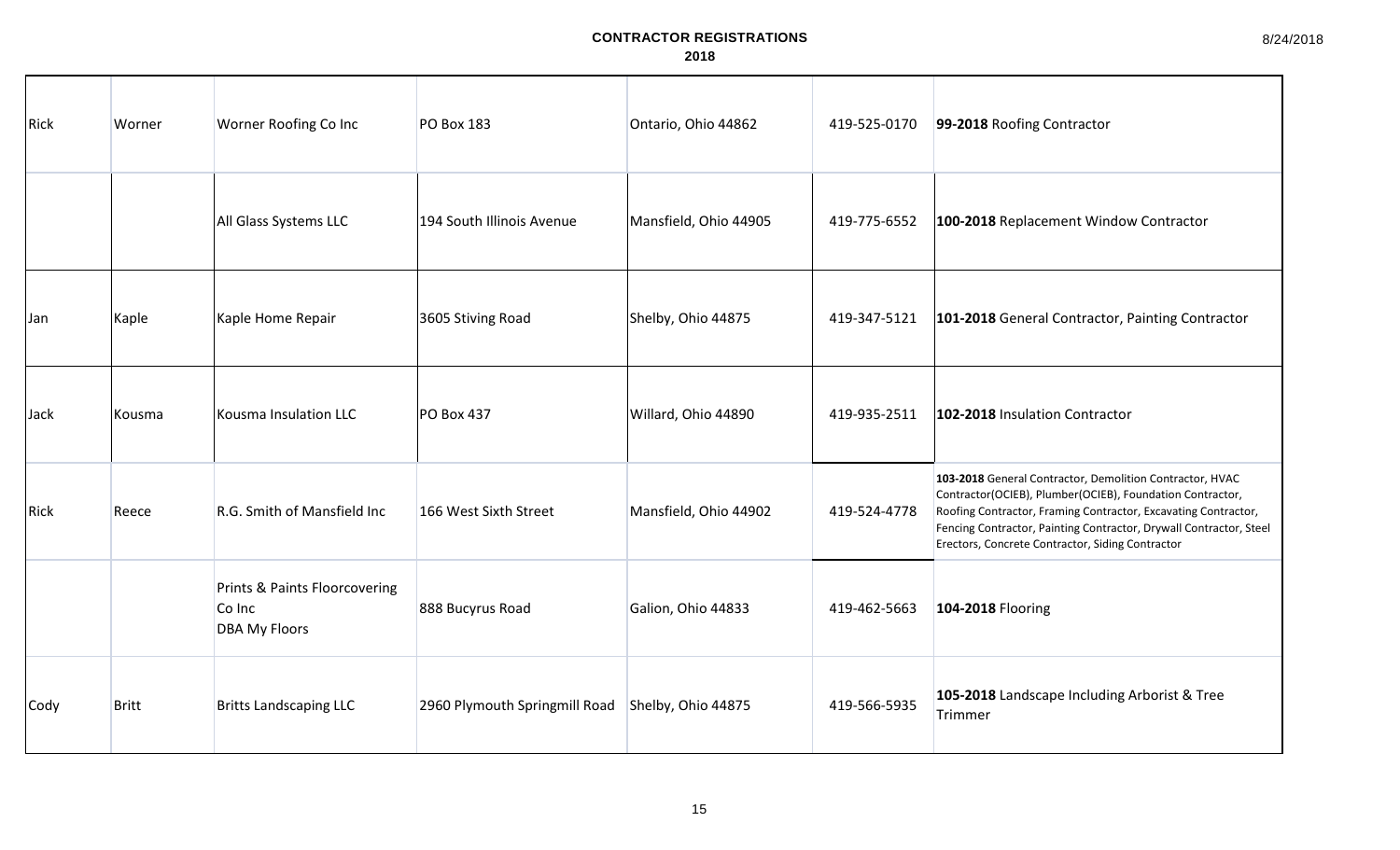8/24/2018

| Thomas | Reed   | TDR Lawn & Landscaping LLC            | 3982 Laser Road                        | Shelby, Ohio 44875    | 419-342-2531 | 106-2018 Landscape Including Arborist & Tree<br>Trimmer, Excavating Contractor, Fencing Contractor,<br>Concrete Contractor, Tree/Stump Removal                                                                    |
|--------|--------|---------------------------------------|----------------------------------------|-----------------------|--------------|-------------------------------------------------------------------------------------------------------------------------------------------------------------------------------------------------------------------|
| Edw    | Whited | <b>Edw Whited Construction Inc</b>    | 234 Joelynn Drive                      | Shelby, Ohio 44875    | 419-347-1944 | 107-2018 General Contractor, Electrical Residential, Finish<br>Contractor, Roofing Contractor, Framing Contractor, Fencing<br>Contractor, Drywall Contractor, Siding Contractor,<br>Replacement Window Contractor |
|        |        | <b>Raeko Construction LLC</b>         | 295 Baseline Road                      | Greenwich, Ohio 44837 | 419-681-6235 | 108-2018 General Contractor, Electrical Residential,<br>Plumber (OCIEB)                                                                                                                                           |
|        |        | Page Excavating Inc                   | 2398 Applegate Road                    | Lucas, Ohio 44843     | 419-892-3770 | 109-2018 General Contractor, Demolition Contractor,<br>Excavating Contractor, Concrete Contractor,<br><b>Tree/Stump Removal</b>                                                                                   |
|        |        | <b>Purdy Construction Company</b>     | 200 East Longview Avenue<br>PO Box 668 | Mansfield, Ohio 44901 | 419-524-2491 | 110-2018 General Contractor                                                                                                                                                                                       |
| Larry  | Cramer | <b>Quality Plumbing &amp; Heating</b> | 3655 State Route 39                    | Shelby, Ohio 44875    | 419-342-6216 | 111-2018 HVAC Contractor (OCIEB), Plumber (OCIEB)                                                                                                                                                                 |
|        |        | Tawa Tree Service Inc                 | 1131 Sugar Mill Drive                  | Ottawa, Ohio 45875    | 419-523-9001 | 112-2018 Tree/Stump Removal                                                                                                                                                                                       |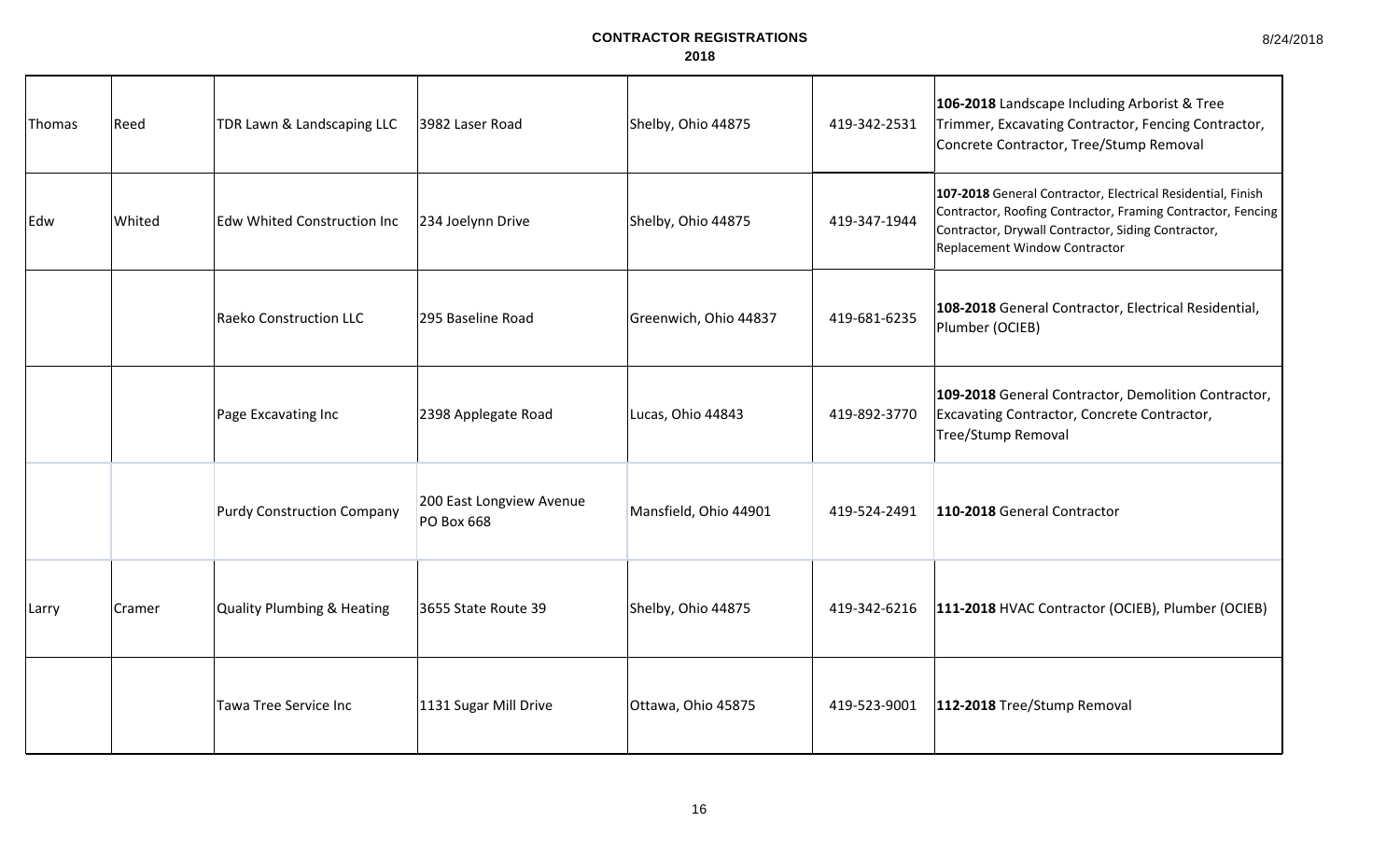8/24/2018

| John    | Hinman   | <b>Hinman Tree Service</b>      | 4085 Crandall Road    | Wakeman, Ohio 44889     | 419-602-3915 | 113-2018 Landscape Including Arborist and Tree<br>Trimmer, Tree/Stump Removal                                                                                                                                                                                          |
|---------|----------|---------------------------------|-----------------------|-------------------------|--------------|------------------------------------------------------------------------------------------------------------------------------------------------------------------------------------------------------------------------------------------------------------------------|
|         |          | <b>Ontario Mechanical LLC</b>   | 2880 Park Avenue West | Mansfield, Ohio 44906   | 419-529-2578 | 114-2018 General Contractor, HVAC Contractor,<br>Plumber, Steel Erectors                                                                                                                                                                                               |
| Virgil  | Stephens | Shelby Home Improvement         | 123 West Main Street  | Shelby, Ohio 44875      | 419-631-2870 | 115-2018 General Contractor, Plaster Contractor, Finish Contractor,<br>Flooring, Foundation Contractor, Roofing Contractor, Framing<br>Contractor, Fencing Contractor, Painting Contractor, Insulation<br>Contractor, Siding Contractor, Replacement Window Contractor |
| Jeff    | Walker   | <b>Bath Solutions by Walker</b> | 6645 Windfall Road    | Galion, Ohio 44833      | 888-653-8827 | 116-2018 General Contractor, Finish Contractor                                                                                                                                                                                                                         |
| Katie   | Mitchell | Soft Lite LLC                   | 10250 Philipp Pkwy    | Streetsboro, Ohio 44241 | 330-528-1178 | 117-2018 General Contractor                                                                                                                                                                                                                                            |
| R. Mark | Hohler   | Hohler Heating & Cooling Inc    | 7109 Alliance Road NW | Malvern, Ohio 44644     | 330-863-0432 | 118-2018 HVAC Contractor (OCIEB)                                                                                                                                                                                                                                       |
| Bernie  | Horton   | <b>Horton Construction</b>      | 3305 Noblet Road      | Mansfield, Ohio 44903   | 419-565-4241 | 119-2018 General Contractor, Electrical Residential, Finish<br>Contractor, Flooring, Roofing Contractor, Cabinet Maker,<br>Closet Shelving, Mirror & Fireplace Contractor, Drywall<br>Contractor, Siding Contractor, Replacement Window<br>Contractor                  |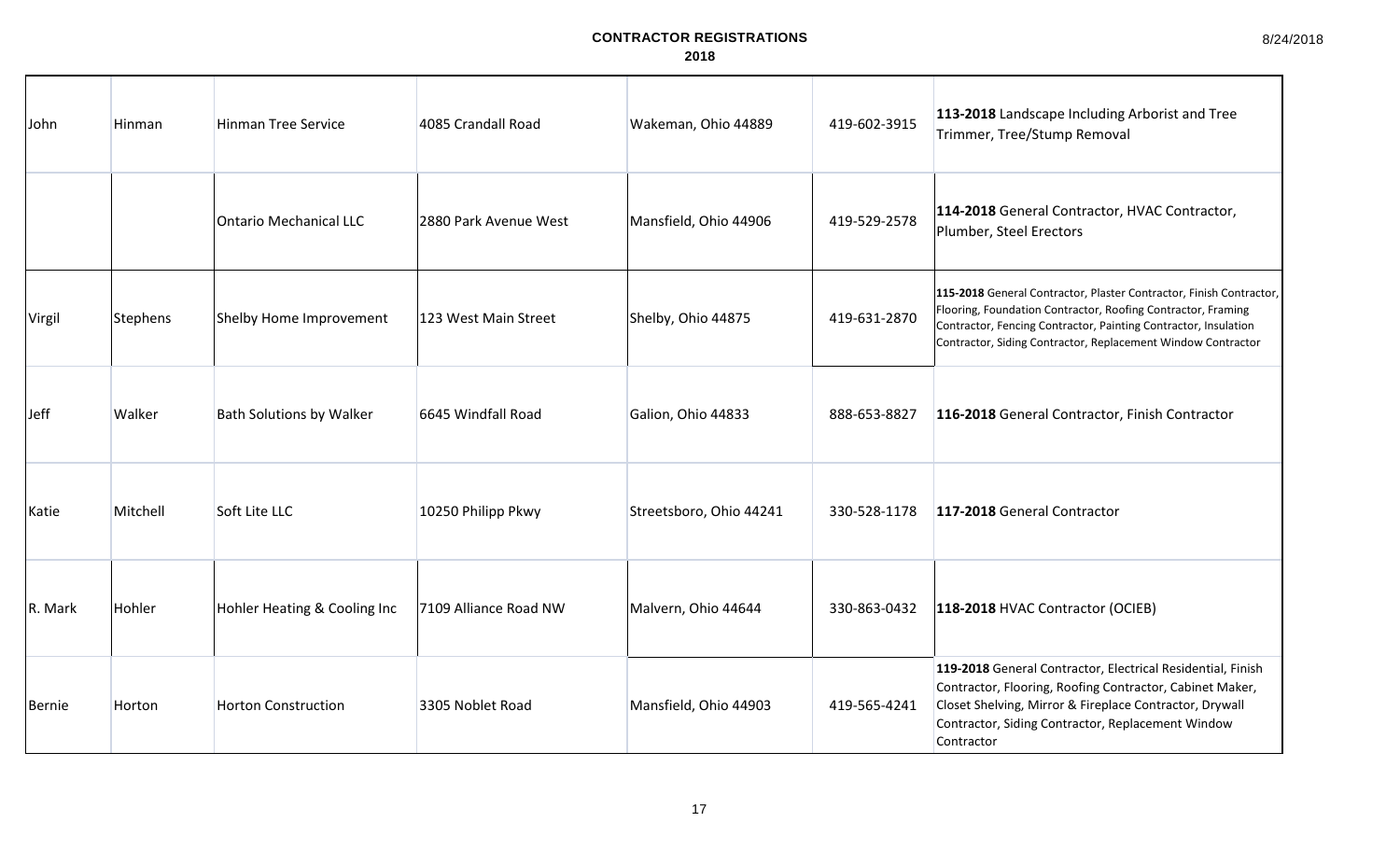| 8/24/2018 |  |
|-----------|--|
|-----------|--|

| Peter  | <b>Manns</b>   | North Bay Construction Inc                             | 25800 First Street     | Westlake, Ohio 44145     | 440-835-0862  | 120-2018 General Contractor, HVAC Contractor<br>(OCIEB), Plumber (OCIEB), Fire Protection Contractor<br>(Fire Marshal), Electrical Commercial (OCIEB),<br><b>Hydronics Contractor (OCIEB)</b> |
|--------|----------------|--------------------------------------------------------|------------------------|--------------------------|---------------|-----------------------------------------------------------------------------------------------------------------------------------------------------------------------------------------------|
| Austin | Keinath        | Apex Contracting LLC                                   | 45 East Main Street    | Shelby, Ohio 44875       | 419-295-6034  | 121-2018 General Contractor                                                                                                                                                                   |
| Andrew | <b>Hardman</b> | Hardman Home Improvement 5573 Plymouth Springmill Road |                        | Shelby, Ohio 44875       | 419--342-4194 | 122-2018 General Contractor, Finish Contractor,<br>Roofing Contractor, Cabinet Maker, Replacement<br><b>Window Contractor</b>                                                                 |
|        |                | <b>BCU Electric Inc</b>                                | 1019 US Hwy 250 North  | Ashland, Ohio 44805      | 419-281-8944  | 123-2018 Electrical Contractor (Commercial)                                                                                                                                                   |
| Allen  | Yoder          | Altimate Construction LLC                              | <b>PO Box 307</b>      | Sugarcreek, Ohio 44681   | 330-852-0900  | 124-2018 General Contractor, Concrete Contractor                                                                                                                                              |
| Dean   | Olivieri       | <b>Fred Olivieri Construction</b><br>Company           | 6315 Promway Avenue NW | North Canton, Ohio 44720 | 330-494-1007  | 125-2018 General Contractor                                                                                                                                                                   |
| Roger  | Gundrum        | <b>Final Designs</b>                                   | 96 West Park Drive     | Shelby, Ohio 44875       | 419-347-1703  | 126-2018 Finish Contractor, Cabinet Maker                                                                                                                                                     |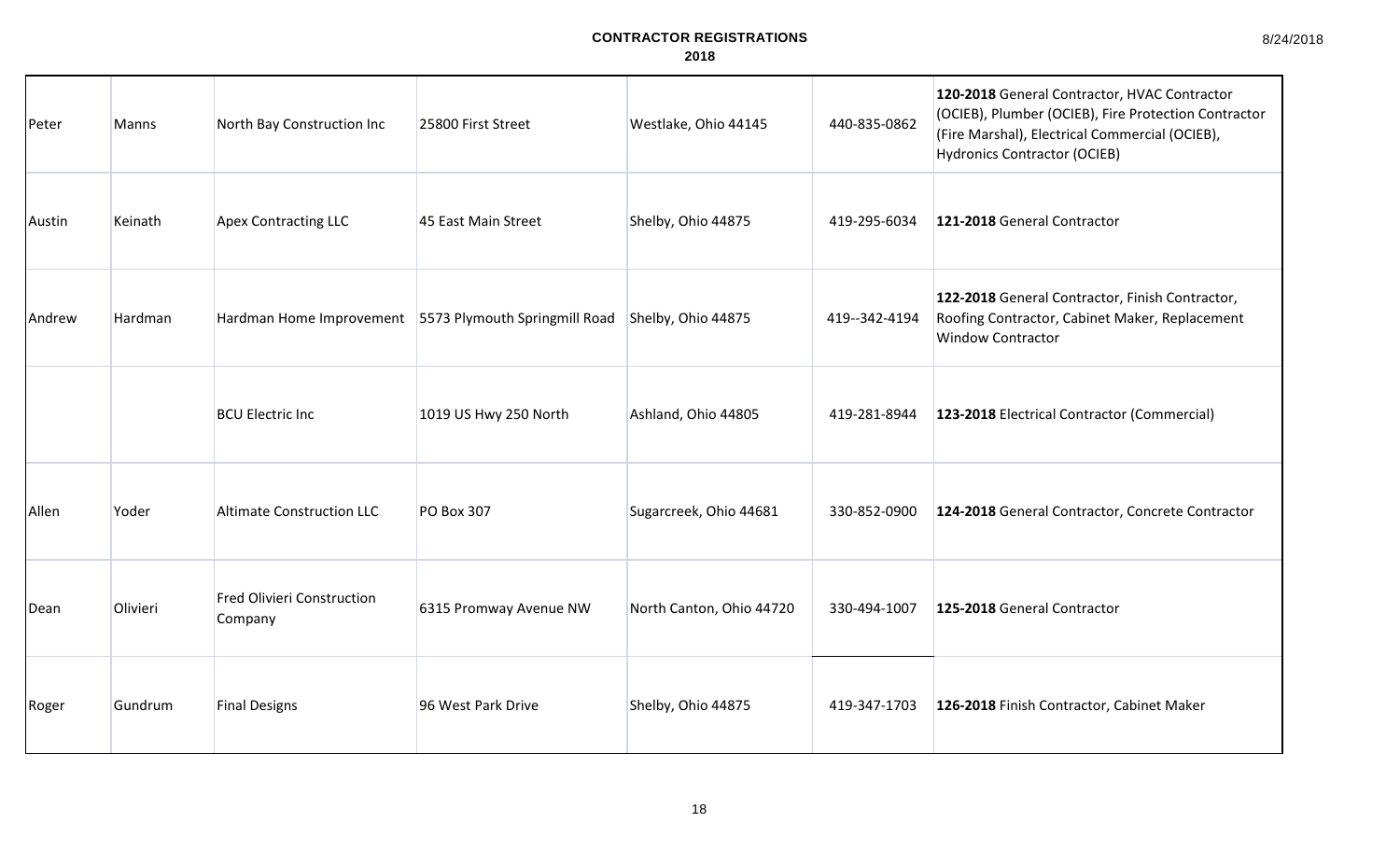| John   | Sidle        | A & M Fire and Safety<br>Equipment Inc | 500 East Main Street                       | Ashland, Ohio 44805   | 419-289-0585 | 127-2018 Fire Protection Contractor (Fire Marshal) |
|--------|--------------|----------------------------------------|--------------------------------------------|-----------------------|--------------|----------------------------------------------------|
| Randy  | Payne        | Adena Corporation                      | 1310 West Fourth Street                    | Mansfield, Ohio 44906 | 419-529-4456 | 128-2018 General Contractor                        |
|        |              | <b>Precision Fence</b>                 | 315 College Street                         | Wadsworth, Ohio 44281 | 234-217-8163 | 129-2018 Fencing Contractor                        |
| Daniel | Stoll        | <b>RMH Concrete &amp; Foundations</b>  | PO Box 95<br>4433 West Collins Road        | Collins, Ohio 44826   | 419-668-2828 | 130-2018 Concrete Contractor                       |
| Rusty  | <b>Myers</b> | Diamond Roofing Systems                | 8031 East Market Street                    | Warren, Ohio 44484    | 330-951-8295 | 131-2018 Roofing Contractor                        |
| David  | Bleile       | Lake Erie Construction<br>Company      | 25 South Norwalk Road<br><b>PO Box 777</b> | Norwalk, Ohio 44857   | 419-668-3302 | 132-2018 Sign Erector, Fencing Contractor          |
| Eric   | Bernard      | Bernard Mechanical Inc                 | 359 Stanton Avenue                         | Akron, Ohio 44301     | 330-785-3836 | 133-2018 HVAC Contractor (OCIEB)                   |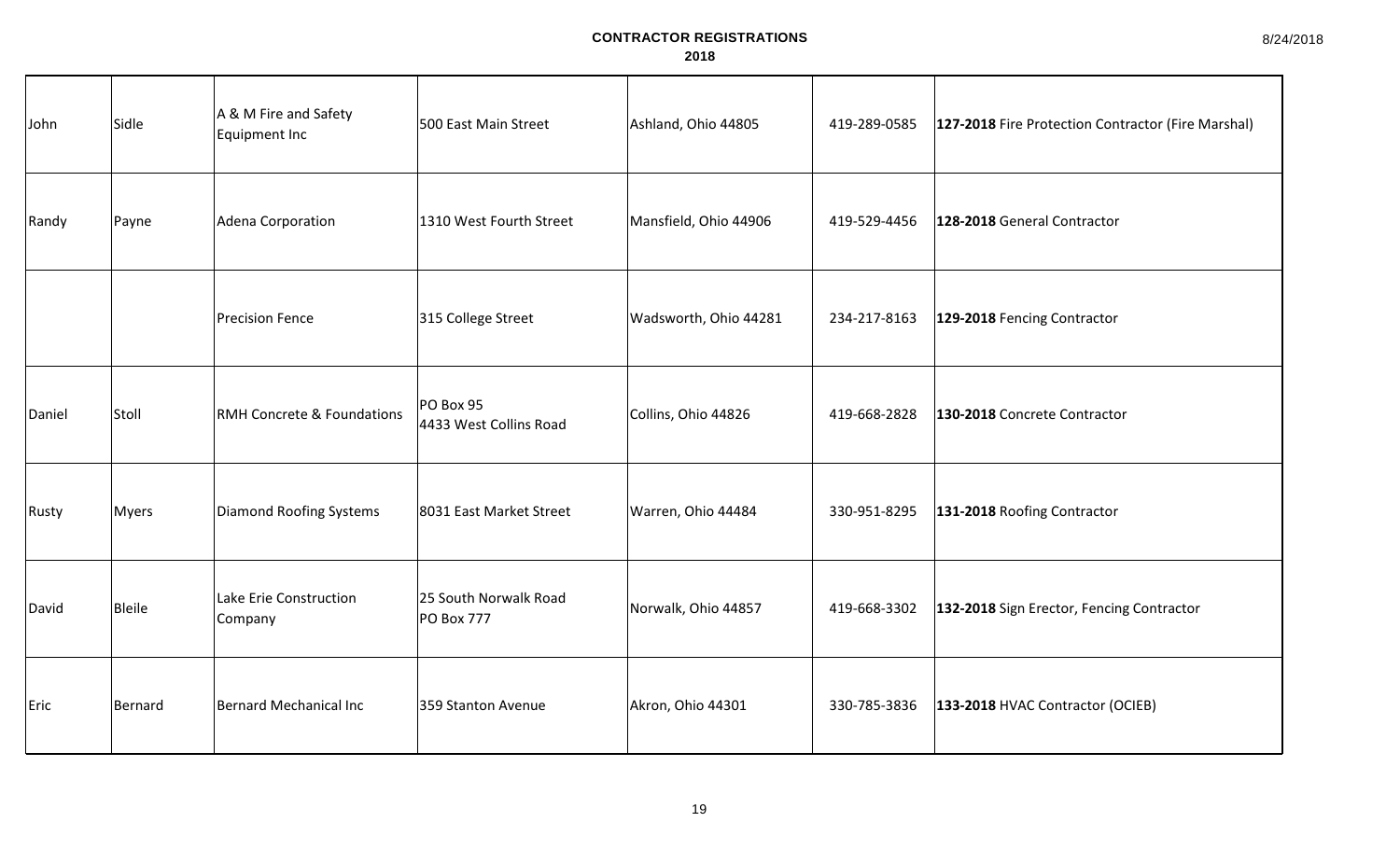| Justin           | Sloan     | Sloan Concrete LLC        | 500 Virginia Avenue              | Ashland, Ohio 44805   | 419-368-4333 | 134-2018 Concrete Contractor                                                   |
|------------------|-----------|---------------------------|----------------------------------|-----------------------|--------------|--------------------------------------------------------------------------------|
| Abraham          | Dvorak    | Dvorak Construction Inc   | 52055 New London Eastern<br>Road | Nova, Ohio 44859      | 419-685-0420 | 135-2018 General Contractor                                                    |
|                  |           | R & D Excavating LLC      | 7286 German Road                 | Crestline, Ohio 44827 | 419-961-4404 | 136-2018 Demolition Contractor, Sewer Tapper,<br><b>Excavating Contractor</b>  |
| Ryan             | Brady     | Brady Sign Co             | 1721 Hancock Street              | Sandusky, Ohio 44870  | 419-626-5112 | 137-2018 Sign Erector                                                          |
| Robert           | Caltrider | Caltrider Construction    | 894 Wallace Road                 | Mansfield, Ohio 44903 | 419-631-7958 | 138-2018 General Contractor                                                    |
| Lanny &<br>Angie | Seaman    | Seamans Custom Fence LLC  | 8128 Planktown North Road        | Shiloh, Ohio 44878    | 419-896-3531 | 139-2018 Fencing Contractor                                                    |
| Wendell          | Amstutz   | Little A Construction LLC | 84 Baermar Drive                 | Shelby, Ohio 44875    | 419-347-5562 | 140-2018 General Contractor, Framing Contractor,<br><b>Concrete Contractor</b> |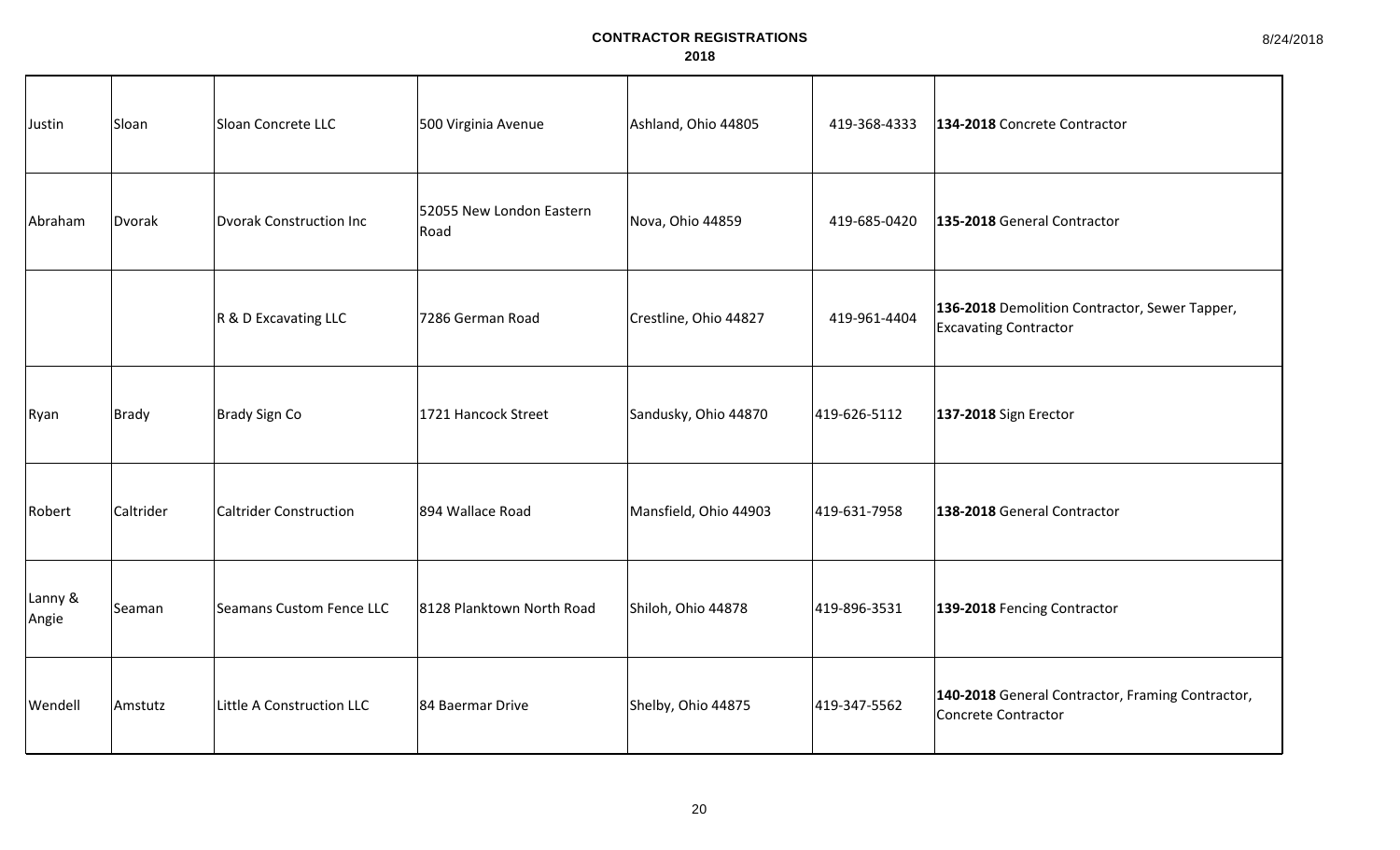| Roy          | Clifton      | Gandert Door Co                               | 3077 Park Avenue West                         | Mansfield, Ohio 44906 | 419-529-2002 | 141-2002 General Contractor, Garage Door Installation                                                      |
|--------------|--------------|-----------------------------------------------|-----------------------------------------------|-----------------------|--------------|------------------------------------------------------------------------------------------------------------|
| <b>Jeff</b>  | Kinney       | Prestige Pools Inc                            | 780 Rt 61 East                                | Norwalk, Ohio 44857   | 419-668-8184 | 142-2018 Pool Installer                                                                                    |
| Donald       | Schloemer    | Schloemer Masonry &<br>Construction LLC       | 2441 Niver Road                               | Willard, Ohio 44890   | 419-933-2002 | 143-2018 Waterproofing Contractor, Foundation<br>Contractor, Excavating Contractor, Concrete<br>Contractor |
| Eric         | Hedges       | <b>Hedges Home Improvements</b><br><b>LLC</b> | 6996 Bennington Road                          | Galion, Ohio 44833    | 419-512-5584 | 144-2018 General Contractor                                                                                |
| <b>Chris</b> | Zickefoose   | All State Fire Protection &<br>Services LLC   | 1993 Satinwood Drive                          | Mansfield, Ohio 44903 | 419-994-5188 | 145-2018 Fire Protection Contractor                                                                        |
|              |              | <b>Riceland Cabinet Corporation</b>           | 326 North Hillcrest Road<br><b>Building A</b> | Wooster, Ohio 44691   | 330-601-1071 | 146-2018 Cabinet Maker                                                                                     |
| Cobey        | <b>Bocka</b> | <b>Bocka Security &amp; Cabling LLC</b>       | 691 Brookside Avenue                          | Galion, Ohio 44833    | 419-571-4659 | 147-2018 Electrical Residential                                                                            |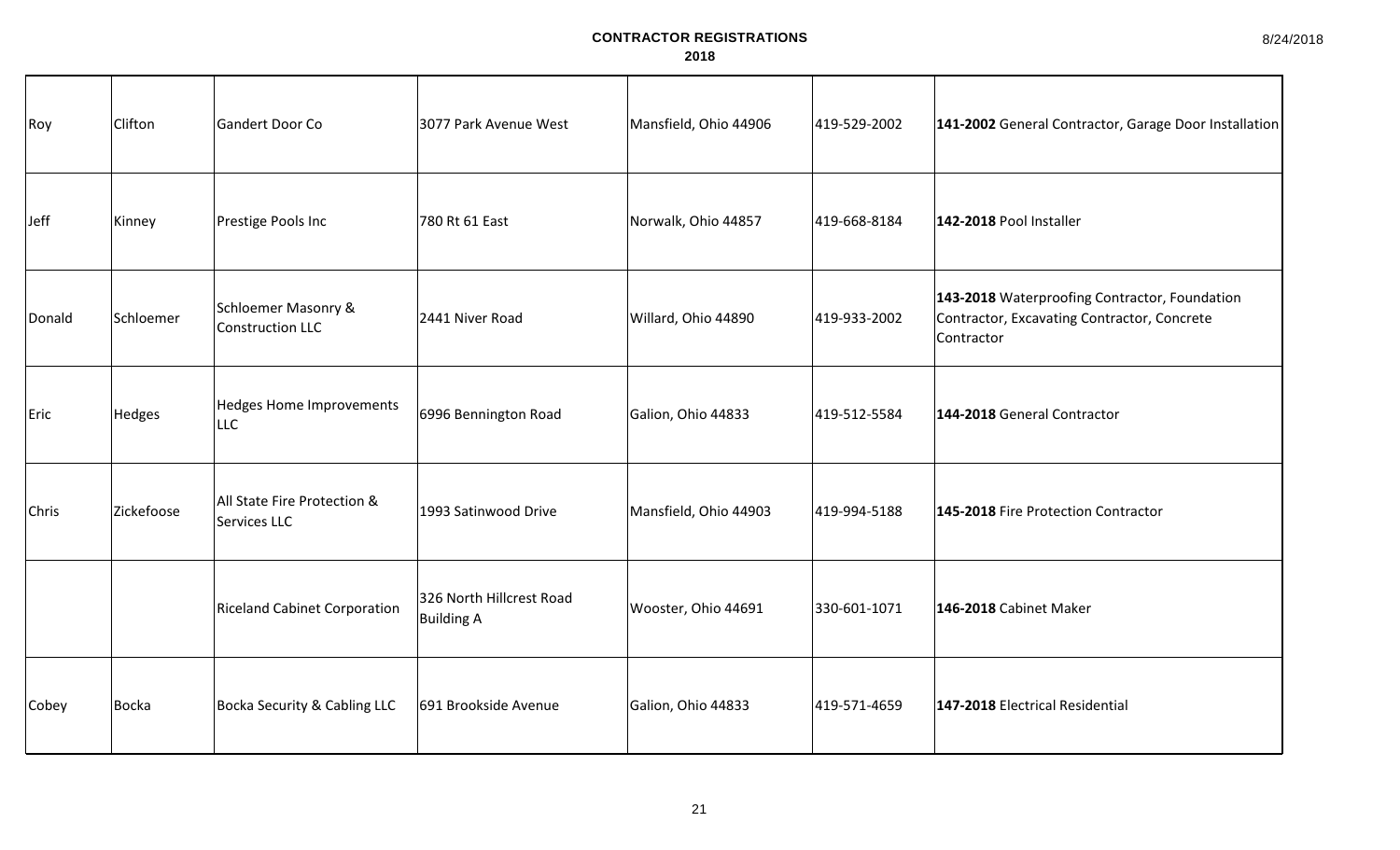| Christian | Fussner      | <b>Fussner Builders LLC</b>                            | 895 St Rt 545                        | Ashland, Ohio 44805                      | 419-651-3938 | 148-2018 General Contractor, Waterproofing Contractor,<br>Finish Contractor, Flooring, Foundation Contractor, Roofing<br>Contractor, Framing Contractor, Excavating Contractor,<br>Closet Shelving, Mirror & Fireplace Contractor, Concrete<br>Contractor, Siding Contractor |
|-----------|--------------|--------------------------------------------------------|--------------------------------------|------------------------------------------|--------------|------------------------------------------------------------------------------------------------------------------------------------------------------------------------------------------------------------------------------------------------------------------------------|
| Michael   | Gerome       | In Control Electric LLC                                | 35 East Olentangy Drive              | Shawnee Hills, Ohio 43065-<br>5109       | 614-779-3769 | 149-2018 Electrical Commercial (OCIEB)                                                                                                                                                                                                                                       |
|           |              | Commercial Control Services<br>Inc                     | 1356 Norton Avenue                   | Columbus, Ohio 43212                     | 614-424-9804 | 150-2018 Specialty Trade Contractor HVAC Controls                                                                                                                                                                                                                            |
| Sonny     | <b>Brown</b> | Thermal Insulation Systems Inc 7783 US Highway 22 East |                                      | Circleville, Ohio 43113                  | 740-477-2165 | 151-2018 Insulation Contractor                                                                                                                                                                                                                                               |
| Mike      | Yetzer       | Mid State Blacktop Inc                                 | 639 Bendle Avenue                    | Shelby, Ohio 44875                       | 419-347-4549 | 152-2018 Paving Contractor                                                                                                                                                                                                                                                   |
| Courtenay | Hudson       | Hudson Landscaping Inc                                 | 1905 Lexington Avenue                | Mansfield, Ohio 44907                    | 419-631-1193 | 153-2018 General Contractor, Landscape Including<br>Arborist and Tree Trimmer, Fencing Contractor                                                                                                                                                                            |
| Keith     | Duncan       | Colonial Painting & Decorating                         | 120 High Street<br><b>PO Box 181</b> | Hayesville, Ohio 44838-0181 419-289-1390 |              | 154-2018 Painting Contractor                                                                                                                                                                                                                                                 |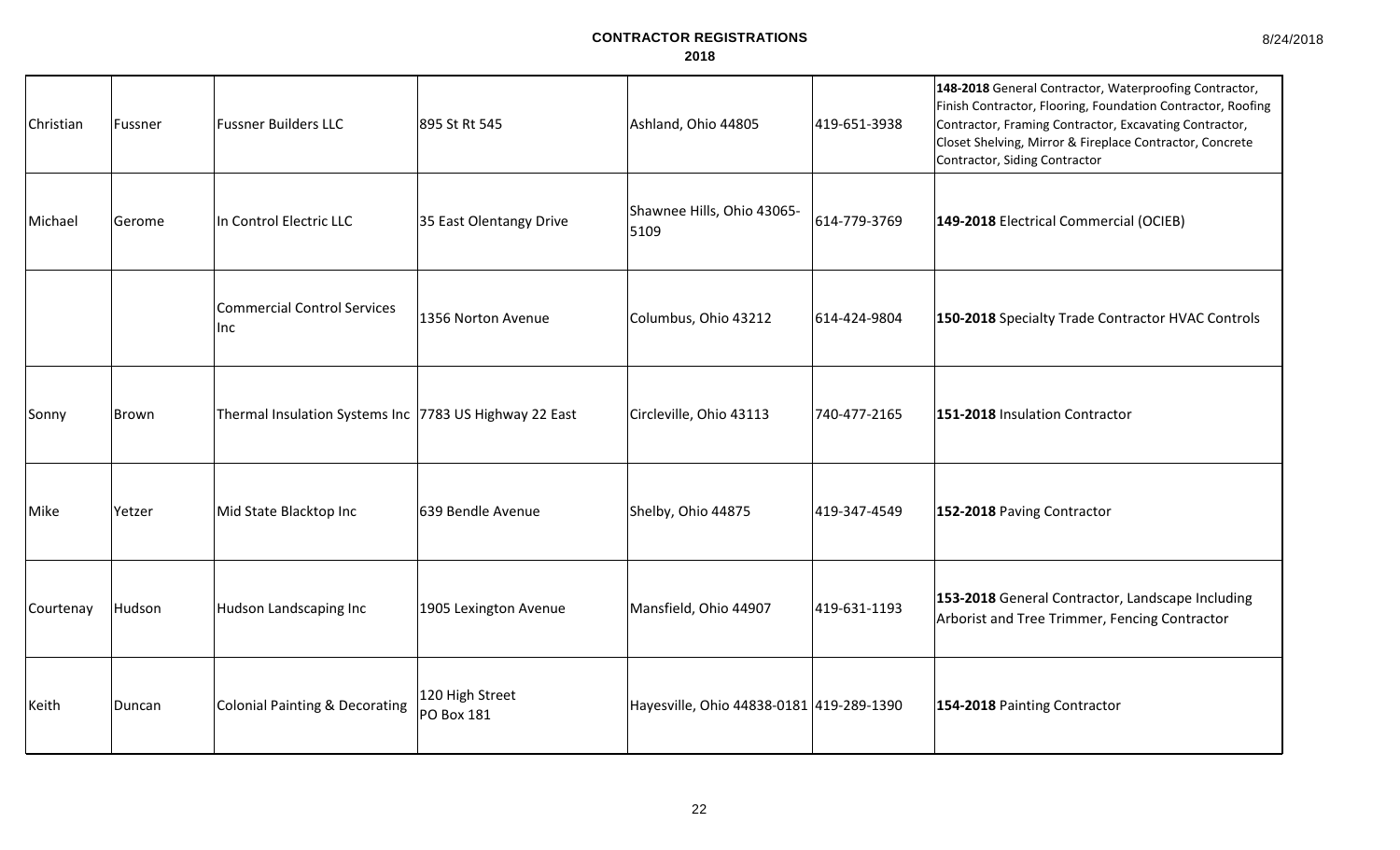| <b>Travis</b> | Dopp     | The Masters Hands                          | 68 Park Avenue      | Shelby, Ohio 44875    | 567-844-0637 | 155-2018 General Contractor                                                                                     |
|---------------|----------|--------------------------------------------|---------------------|-----------------------|--------------|-----------------------------------------------------------------------------------------------------------------|
| Mose          | Slabaugh | Skyline Roofing & Remodeling<br><b>LLC</b> | 2286 Rock Road      | Shelby, Ohio 44875    | 419-632-1312 | 156-2018 General Contractor, Finish Contractor,<br>Roofing Contractor                                           |
| Michael       | Shuman   | Julian Speer Co<br>dba Speer Mechanical    | 5255 Sinclair Road  | Columbus, Ohio 43229  | 614-261-6331 | 157-2018 HVAC Contractor (OCIEB), Plumber (OCIEB),<br>Refrigeration Contractor, Hydronics Contractor<br>(OCIEB) |
| Scott         | Wyler    | Ameriseal & Restoration LLC                | 685 High Grove Blvd | Akron, Ohio 44312     | 330-794-8040 | 158-2018 General Contractor                                                                                     |
| Marc          | Gates    | JD&G Concrete Sawing LLC                   | 358 North Funk Road | Wooster, Ohio 44691   | 330-264-3814 | 159-2018 Concrete Contractor                                                                                    |
| Rickie        | Crouch   | <b>Crouch Enterprises LLC</b>              | 501 Scott Street    | Crestline, Ohio 44827 | 614-402-1270 | 160-2018 General Contractor                                                                                     |
| Vasilios      | Kyrou    | <b>Kyrou Construction LLC</b>              | PO Box 3827         | Mansfield, Ohio 44907 | 419-756-2481 | 161-2018 General Contractor                                                                                     |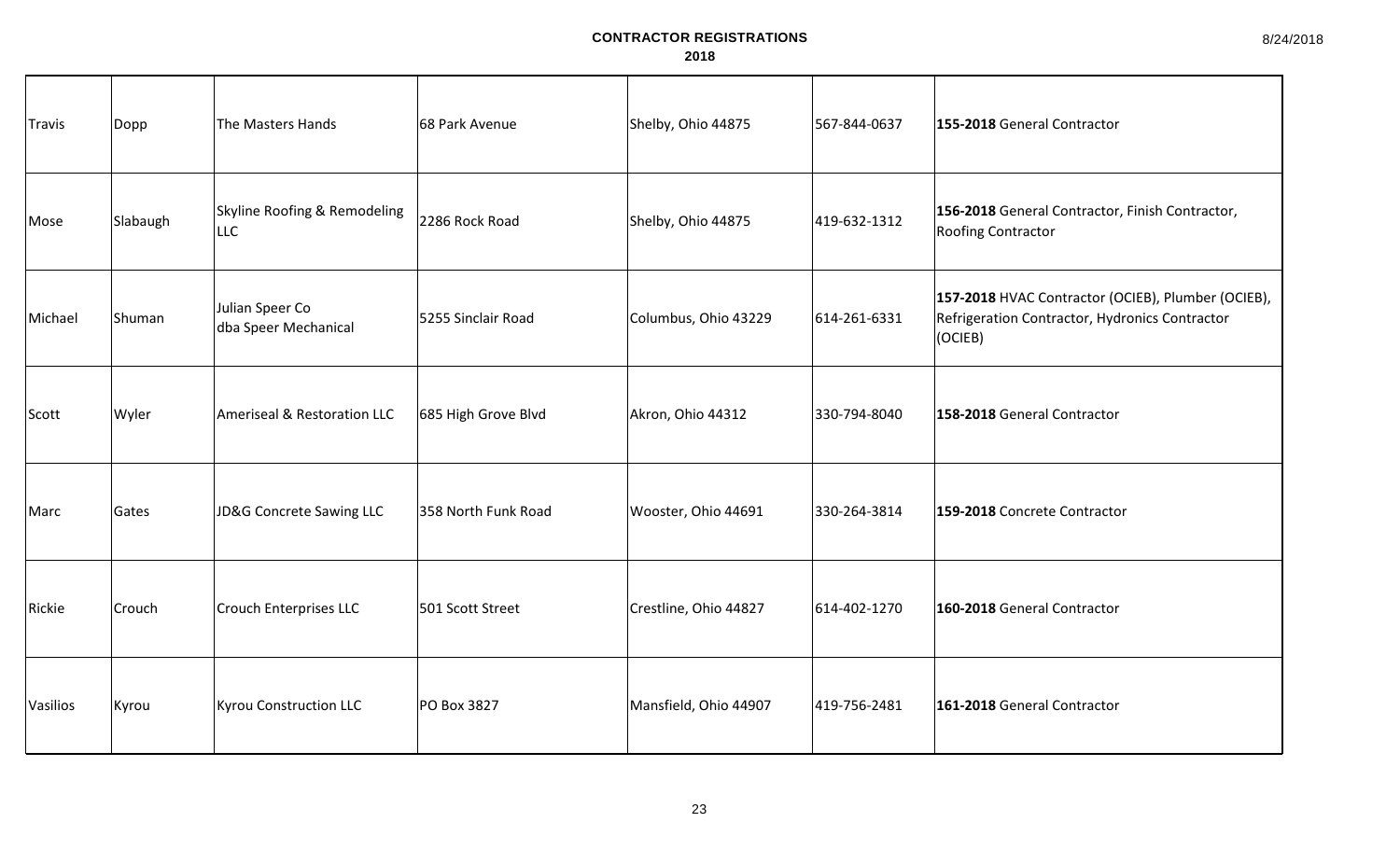| Corby  | Campo    | <b>Rising Son Company</b>                             | 4490 McNaul Road          | Mansfield, Ohio 44903   | 419-651-2191 | 162-2018 General Contractor, Sewer Tapper,<br>Excavating Contractor, Concrete Contractor                                              |
|--------|----------|-------------------------------------------------------|---------------------------|-------------------------|--------------|---------------------------------------------------------------------------------------------------------------------------------------|
| Thomas | Carlisle | Underground Connections LLC   1927 Christmas Run Blvd |                           | Wooster, Ohio 44691     | 330-410-4638 | 163-2018 General Contractor, Excavating Contractor                                                                                    |
| Joseph | Pugliese | Adams Signs                                           | 1100 Industrial Avenue SW | Massillon, Ohio 44647   | 330-832-9844 | 164-2018 Sign Erector                                                                                                                 |
| Howard | Boxley   | <b>Boxley Contracting Services II</b><br><b>LLC</b>   | 89 East Krepps Road       | Xenia, Ohio 45385       | 937-510-2522 | 165-2018 General Contractor, Demolition Contractor,<br>Finish Contractor                                                              |
| Robert | Reynolds | Quest Construction Inc                                | 19120 Old Detroit Road #7 | Rocky River, Ohio 44116 | 216-319-1519 | 166-2018 Framing Contractor, Painting Contractor,<br><b>Drywall Contractor</b>                                                        |
| Mary   | Peterson | Petersons Professional Services 1126 Marianna Drive   |                           | Mansfield, Ohio 44903   | 419-565-5830 | 167-2018 General Contractor                                                                                                           |
| Jon    | Kelso    | Kelso Home Improvement                                | 7745 Oldfield Road        | Crestline, Ohio 44827   | 419-295-1714 | 168-2018 General Contractor, Finish Contractor,<br>Flooring, Roofing Contractor, Drywall Contractor,<br>Replacement Window Contractor |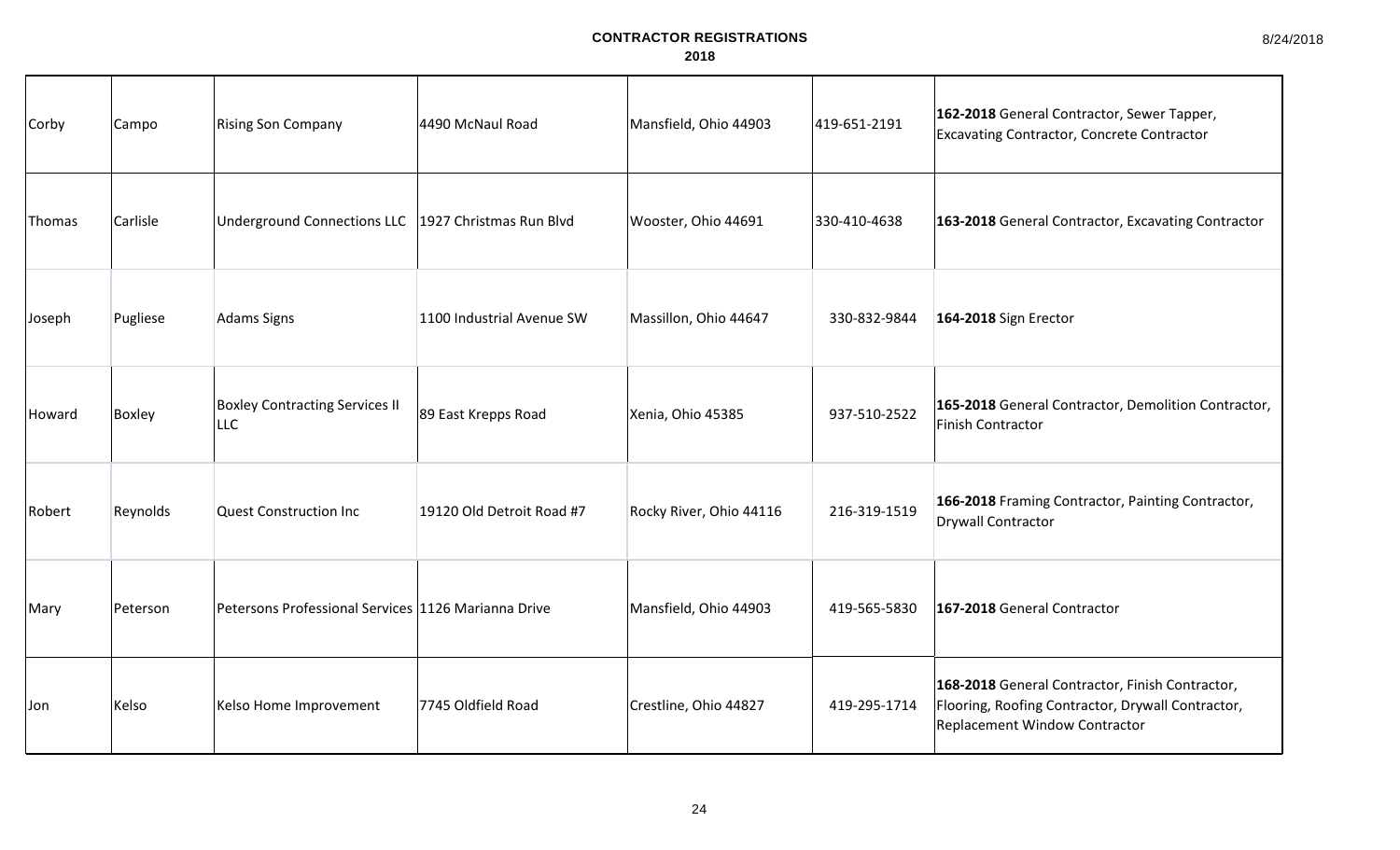8/24/2018

| Johnathan | Hicks | 92 Bell Street | Bellville, Ohio 44813 | 419-571-0319   169-2018 General Contractor |
|-----------|-------|----------------|-----------------------|--------------------------------------------|
|           |       |                |                       |                                            |
|           |       |                |                       |                                            |
|           |       |                |                       |                                            |
|           |       |                |                       |                                            |
|           |       |                |                       |                                            |
|           |       |                |                       |                                            |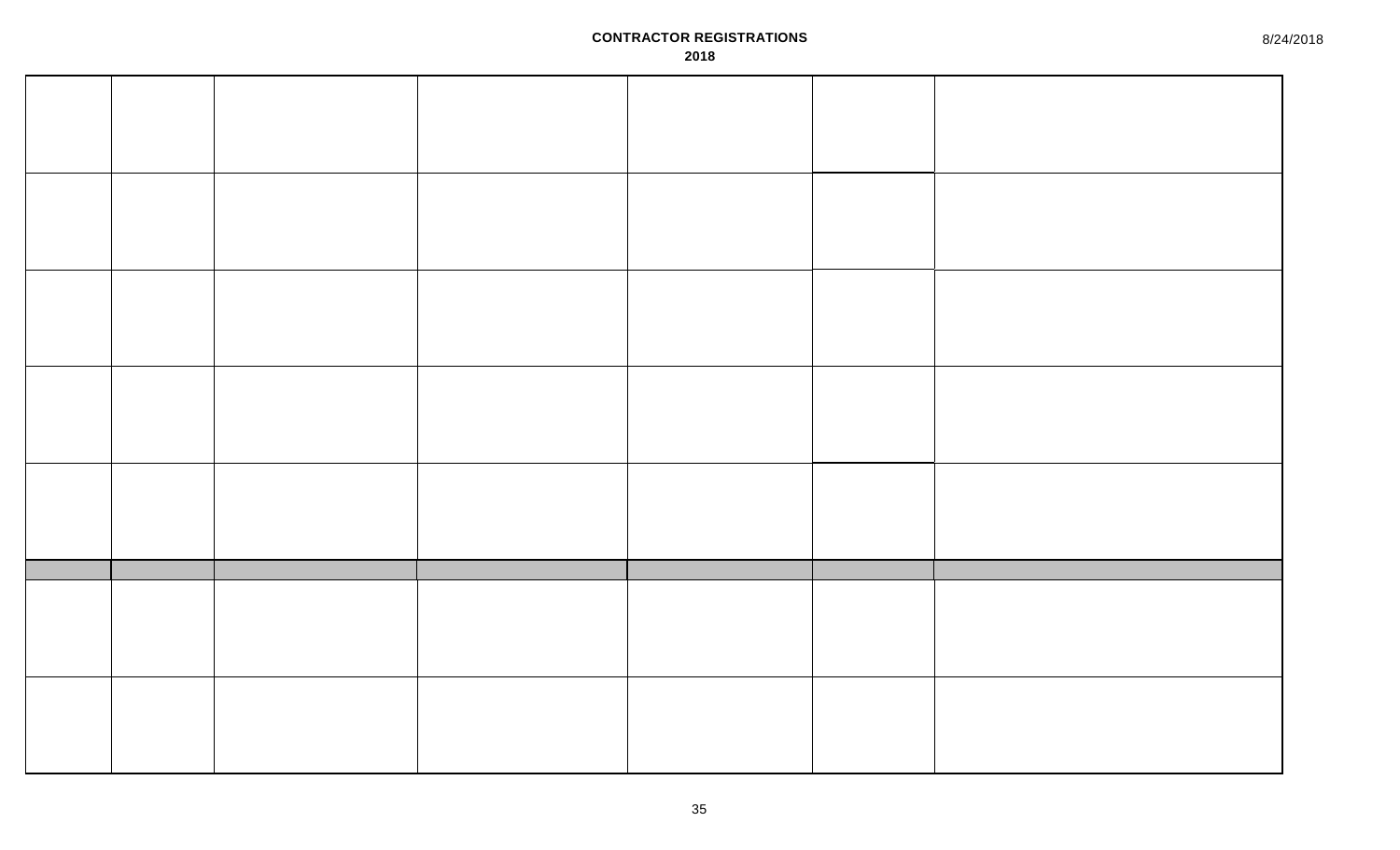| <b>First Name</b> | <b>Last Name</b> | <b>Organization Name</b> | <b>Address</b> | <b>Phone Number</b> | Note ALL EXPIRE ON 12/31/2014 |
|-------------------|------------------|--------------------------|----------------|---------------------|-------------------------------|
|                   |                  |                          |                |                     |                               |
|                   |                  |                          |                |                     |                               |
|                   |                  |                          |                |                     |                               |
|                   |                  |                          |                |                     |                               |
|                   |                  |                          |                |                     |                               |
|                   |                  |                          |                |                     |                               |
|                   |                  |                          |                |                     |                               |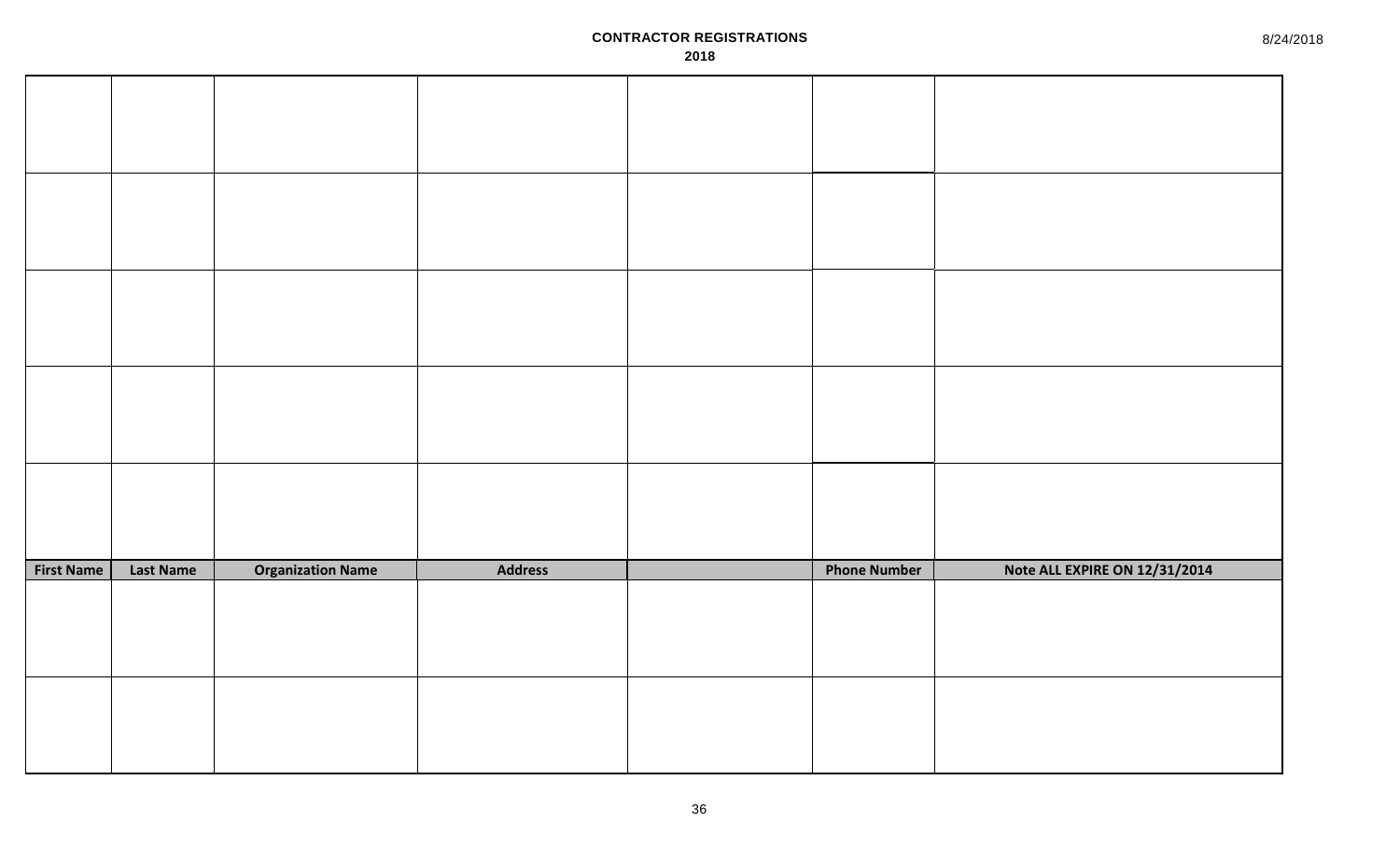| <b>First Name</b> | <b>Last Name</b> | <b>Organization Name</b> | <b>Address</b> | <b>Phone Number</b> | Note ALL EXPIRE ON 12/31/2014 |
|-------------------|------------------|--------------------------|----------------|---------------------|-------------------------------|
|                   |                  |                          |                |                     |                               |
|                   |                  |                          |                |                     |                               |
|                   |                  |                          |                |                     |                               |
|                   |                  |                          |                |                     |                               |
|                   |                  |                          |                |                     |                               |
|                   |                  |                          |                |                     |                               |
|                   |                  |                          |                |                     |                               |